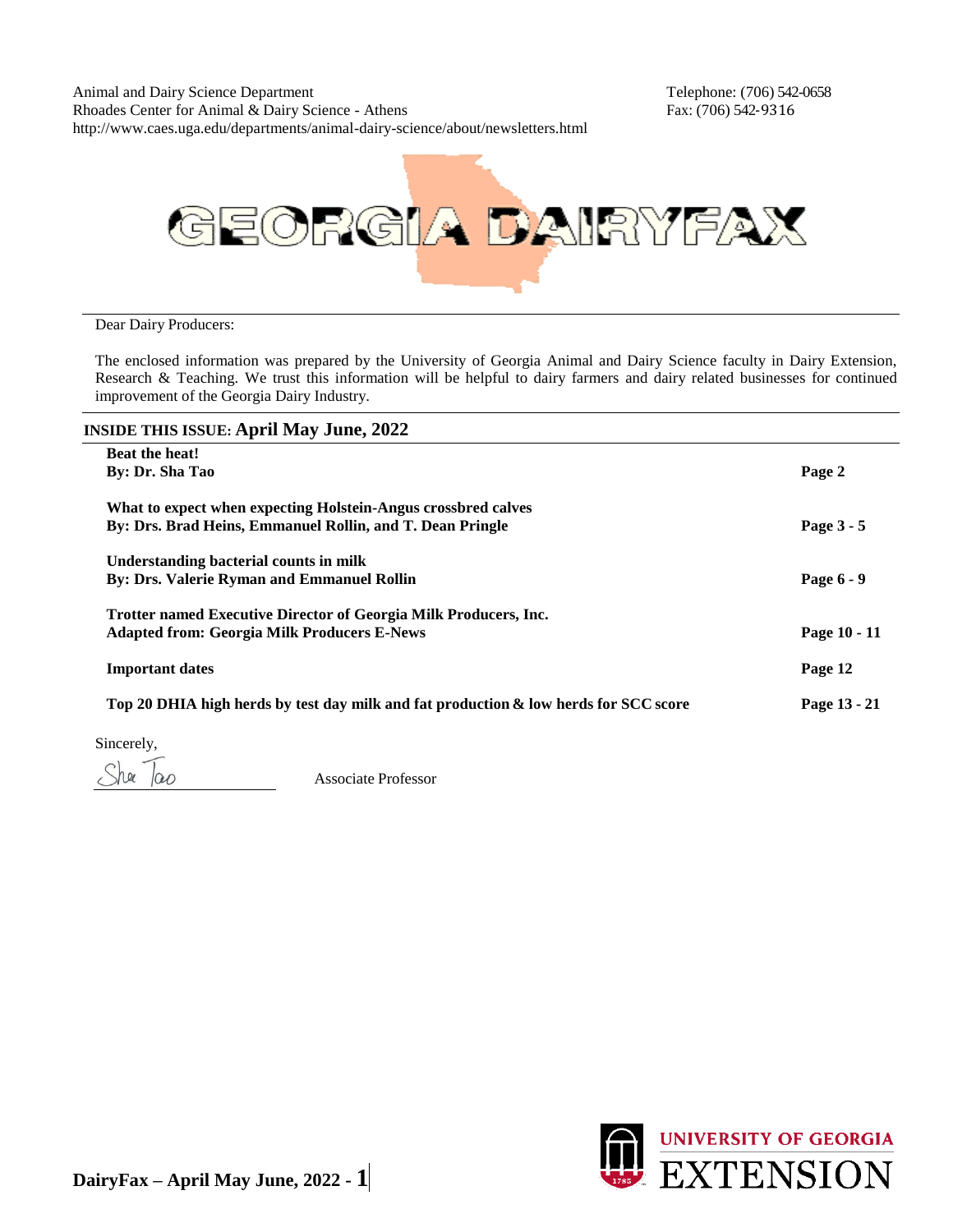#### **Beat the heat!**

**Sha Tao**, Ph.D., Associate Professor, stao@uga.edu/706-542-0658 Department of Animal and Dairy Science, UGA

We are experiencing significant heat stress now in GA, and the weather will be even hotter next week. At this point, all the cooling system should be up running. However, it is always helpful to walk through the farm and identify some areas that can be improved and fixed quickly to better prepare for the next wave of heat:

- 1. Cows in the free stall barns tend to stand longer under feed line soakers under heat stress. Good fan ventilation and good water sprinkling are essential. Make sure all sprinklers work well, and the on-off cycle can be changed as weather gets hotter. The key is to ensure cows are wet all the time when they stand below the sprinklers. Good speed of fans determines the success of evaporative cooling, but the direction of the fans is important too. There are many cases where fans are placed in the wrong direction and the ventilation cannot cover the cows. Make sure the wind blows towards the cow when she stands below the sprinklers. If you see cows gather around the water trough too long, that likely means the evaporative cooling system is not that effective to cool cows.
- 2. Grazing producers can consider running pivot cooling until midnight during the hottest days. Data suggest that cow body temperature elevates significantly after turning off pivot in the evening.
- 3. For heifers or dry cows without access to fan ventilation and evaporative cooling, make sure all animals have access to shade provided by trees or artificial shade. If you are feeding these animals TMR or PMR in the feed bunk, they likely go to the feed bunk in the early morning when their body temperature reaches the lowest point in a day, so make sure there are feed in the bunk.
- 4. Make sure the water troughs are clean and always have fresh water, and avoid sunlight.
- 5. For calves housed in the hutches, providing additional shade-cloth or natural shade over the hutches will help, and it would be better to not only cover the hutches but also provide shade outside the hutches. Hutch internal temperature is higher than outside in the afternoon, and calves may go outside if there was a shade for better ventilation and cooler air. Make sure water buckets are clean and always have fresh water. Avoid water buckets under sunlight.

These areas are sometimes overlooked and can be improved and fixed quickly in order to prepare for the upcoming extreme weather. Other essential areas such as holding pen, exit lane cooling, dry cow management, etc. that may not be improved in a short time frame, are not discussed here, but critical for maximal cow cooling. Do not wait to improve your cooling system, because GA summer is always long and hot.

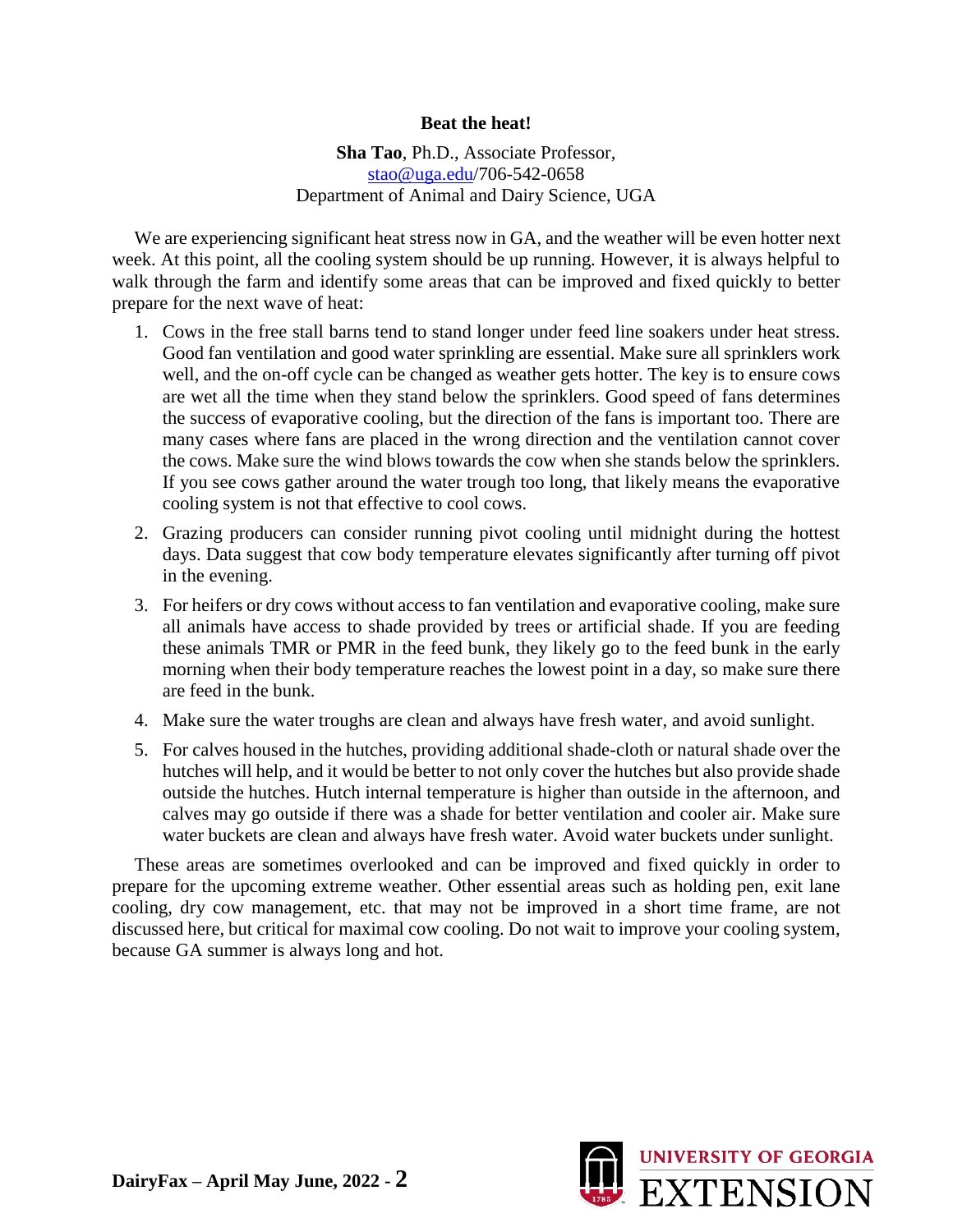#### **What to expect when expecting Holstein-Angus crossbred calves**

**Brad Heins<sup>1</sup>** , DVM, MFAM, Clinical Assistant Professor, Beef Production Medicine, 706-542-4312/bheins@uga.edu

Emmanuel Rollin<sup>1</sup>, DVM, MFAM, Clinical Associate Professor, Dairy Production Medicine, 706-202-7821/Emmanuel@uga.edu

Department of Population Health | The University of Georgia College of Veterinary Medicine **T. Dean Pringle<sup>2</sup>** , Ph.D. Professor, dpringle@uga.edu

<sup>1</sup>Food Animal Health and Management Program, College of Veterinary Medicine, and <sup>2</sup>Department of Animal and Dairy Science, University of Georgia, Athens GA

A team of researchers from the University of Georgia College of Veterinary Medicine and the Department of Animal and Dairy Science have been investigating performance of Holstein-Angus crossbred calves. Production of crossbred calves is receiving increased consideration across the country as dairy producers are looking for opportunities to increase the value of male calves. Semen companies have identified the shift towards increased use of beef breed semen in dairy breedings with a shift in beef semen sales from 2.54 million doses in 2017 to 7.2 million doses in 2020 and a decrease in dairy semen sales from 23.2 million doses to 18.3 million doses in the same time period<sup>1</sup>. The American Angus Association has led the development of genetic index values such as Angus-on-Holstein (\$AxH) and Angus-on-Jersey (\$AxJ) to allow for easier identification of bulls to select for inclusion in future matings. These indices target animal growth, carcass muscling, and calving ease and the \$AxH index aims to also reduce carcass size by providing negative pressure on Yearling Height (YH).

Our research has been focused on the impact of early life nutrition on lifetime performance in these calves. Data collection continues as our animals have entered the feeding phase, but early results may help alleviate the concerns expressed by some producers regarding potential complications including calving and milk feeding these crossbred calves in the commercial dairy environment. The Angus bulls used in this study were selected prior to publication of the \$AxH index but both bulls have remained in the top 10% of bulls for that trait. The primary selection criteria were Calving Ease Direct (CED), Ribeye Area (RE), Marbling (Marb), and a slight negative pressure on Yearling Height. Additional research published in 2020 indicates that conception rates of beef bulls when used on dairy females is lower than traditional breeding, however this decrease in conception rate may be artificial due to the planned utilization of beef semen in animals with potentially lower fertility including problem breeders, older animals, and those with lower genetic merit<sup>2</sup>. All breedings for this research were performed on 2nd lactation or older cows.

Calving began on January 19, 2021 and was finalized on February 27, 2021 for the breedings selected for this project. Treatment enrollment was by birth order and calves were placed into the groups in an alternating manner. All calves at birth received four quarts of colostrum, an intranasal vaccine and were allocated to treatment groups. Treatment Group A received three quarts of milk product three times daily while Treatment Group B received two quarts of milk product twice daily. Both treatment groups had free choice access to calf starter and water between milk feedings. In total, 160 calves were identified for inclusion in the research program. Eighty calves were placed into Treatment Group A and eighty calves placed into Treatment Group B. Due to other breedings occurring on the farm, four calves with incorrect sires were also enrolled into the study. This was

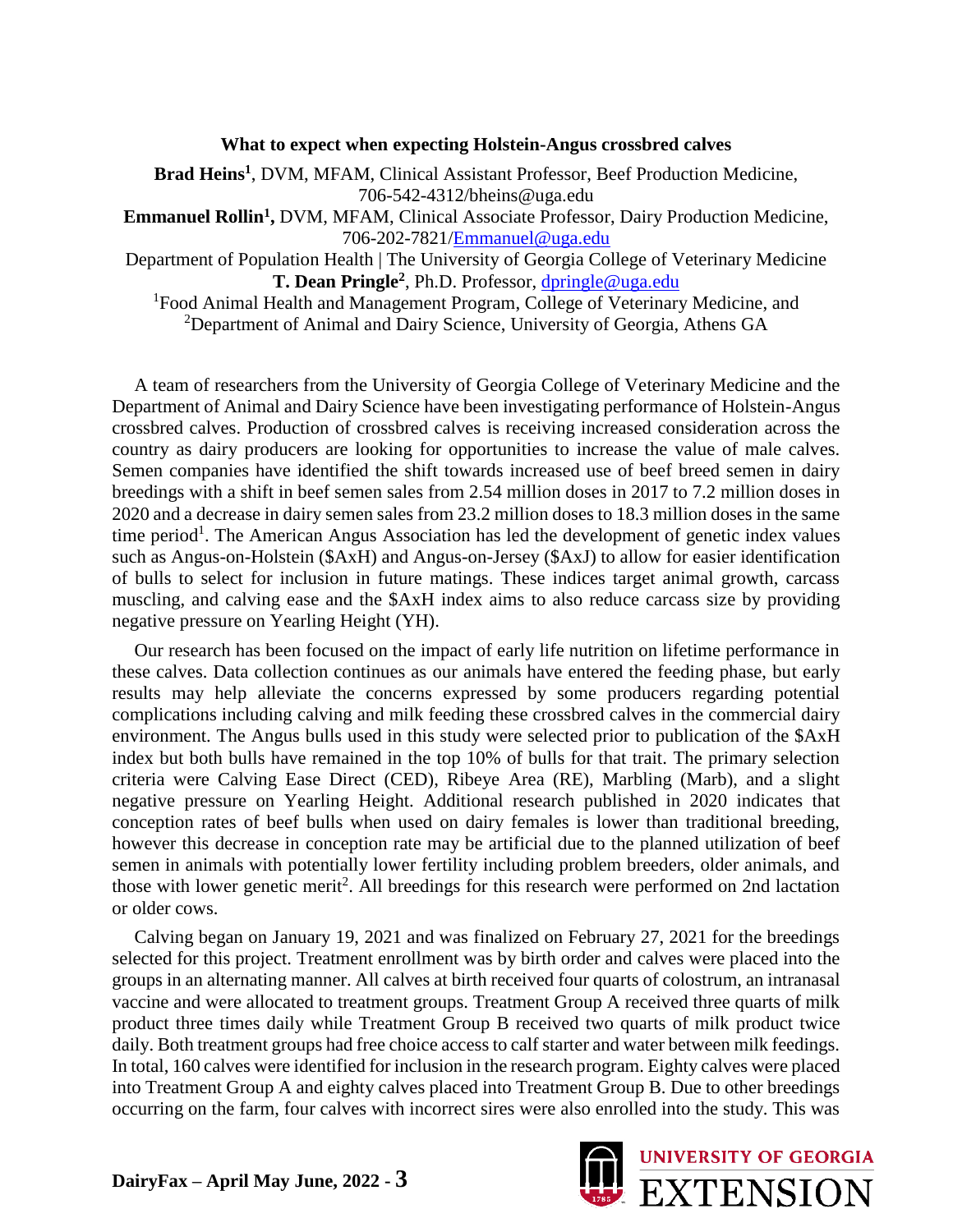determined through genomic testing and sire verification. For final analysis, these calves will be excluded from the final study results but their data is included here.

Birthweight was similar between groups, however we did recognize a nearly 8 lb difference in birth weight between heifer and bull calves, which may represent increased dystocia risk depending on mature cow size. On this farm, all calvings are monitored by experienced personnel and Calving Ease was a scaled system with the following parameters and results of the calves born for this program:

| Table 1: Calving Ease and Birth Weights       |          |                |
|-----------------------------------------------|----------|----------------|
| Calving Ease                                  | # Calves | Average Weight |
| CE1: No assistance Needed                     | 140      | 94.3           |
| CE2: Minor Assistance Needed                  | 14       | 87.21          |
| CE3: Difficult Delivery or C-Section Required | 6        | 93.7           |

All bull calves were banded within 7 days of age if both testicles were descended. In this dataset, being a bull calves had a slightly higher calving ease score, which may be associated with increased need of assistance during delivery as shown in Table 2.

While not accounting for treatment group, average daily gain at weaning did not differ between heifer and steer calves although there was a numerical difference in post-weaning performance by sex. This may be due to the increased birth weight of male calves and subsequent increased nutritional requirements which were not provided due to standardization of feeding rates. Many of these calves experienced scours in the pre-weaning period but mortality remained 1.875% preweaning and an additional 1.875% post-weaning losing six calves prior to transition to the feedyard.

|             | Table 2: Average Early Life Performance Data by Sex |         |              |         |         |                |              |
|-------------|-----------------------------------------------------|---------|--------------|---------|---------|----------------|--------------|
|             | Gestation                                           | Calving | <b>Birth</b> | Weaning | ADG to  | Weight 45 Days | ADG 45 Days  |
| Calf Sex    | Length                                              | Ease    | Weight       | Weight  | Weaning | Post Weaning   | Post Weaning |
| Female (81) | 277                                                 | 1.14    | 90.0         | 180.9   | 1.57    | 254.9          | 1.89         |
| Male (79)   | 278                                                 | 1.19    | 97.4         | 187.3   | 1.57    | 264.1          | 1.97         |
|             | 278                                                 | 1.16    | 93.7         | 184.0   | 1.57    | 259.4          | 1.93         |

A step-down approach was utilized to reduce milk product by half in the 7 days prior to weaning in an effort to increase starter intake. As shown in Table 3, calves in Group A gained 0.3 pounds per day more than calves in Group B in the pre-weaning period. However, that average daily gain difference was not maintained during 7-day post-weaning growth phase, potentially due to increased starter intake in Group B as those calves were not consuming as much milk and had less difficulty transitioning away from milk replacer during weaning or a result of compensatory gain. By 45 days post-weaning, both treatment groups were gaining at a similar trajectory.

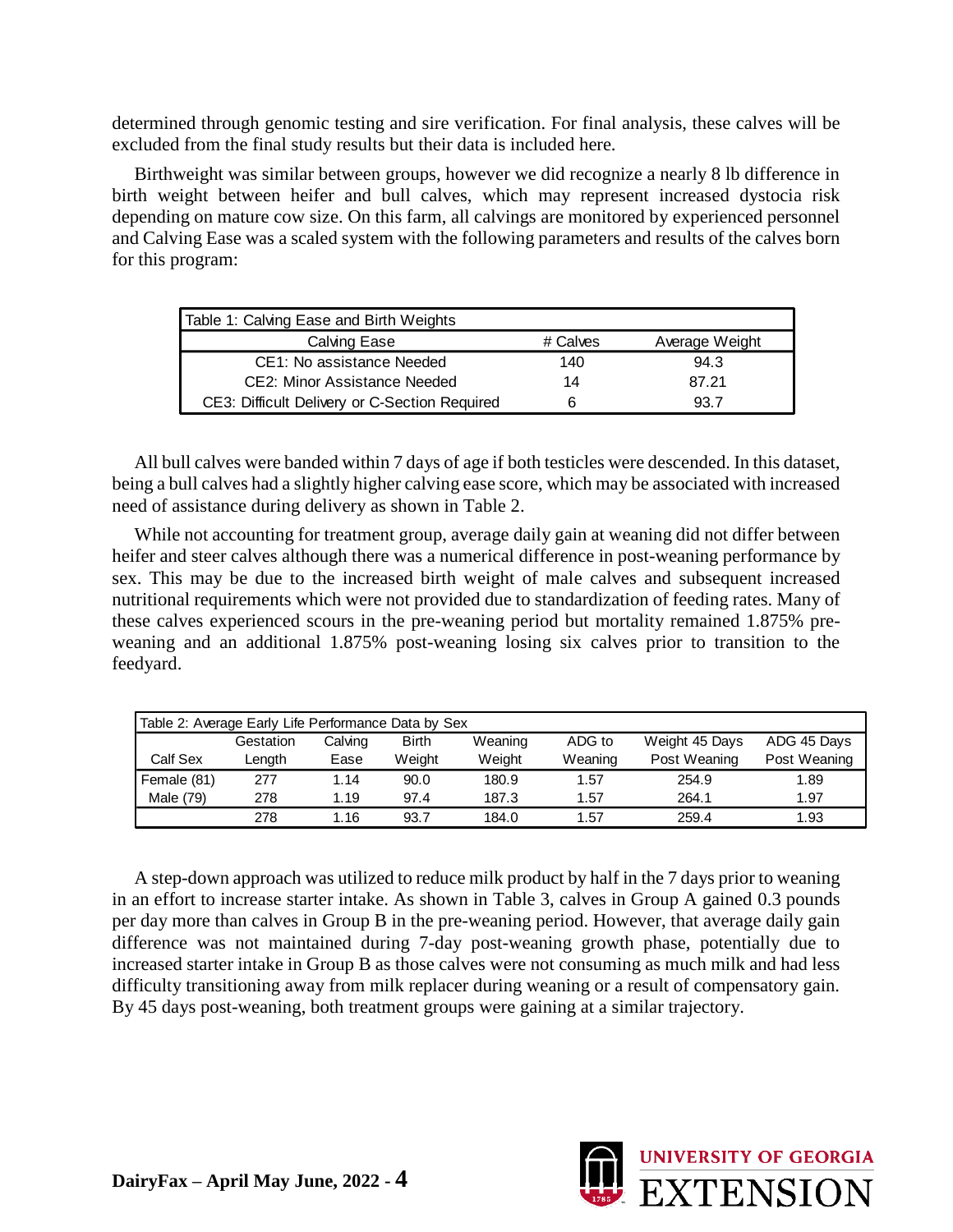| Table 3: Post-Weaning Performance by Treatment Groups |        |                               |         |                  |                   |              |  |  |  |  |
|-------------------------------------------------------|--------|-------------------------------|---------|------------------|-------------------|--------------|--|--|--|--|
| Treatment                                             |        | Average Birth Average Weaning | Weaning | ADG 7 Days Post- | Average Weight 45 | ADG 45 Days  |  |  |  |  |
| Group                                                 | Weight | Weight                        | ADG     | Weaning          | Days Post-Weaning | Post-Weaning |  |  |  |  |
|                                                       | 92.7   | 191.32                        | 1.71    | 1.72             | 267.4             | 1.93         |  |  |  |  |
| R                                                     | 94.6   | 176.60                        | 1.42    | 1.83             | 251.3             | 1.92         |  |  |  |  |
|                                                       | 93.7   | 184.01                        | 1.57    | 1.77             | 259.4             | 1.93         |  |  |  |  |

These calves have performed similarly to the Holstein heifers present on the dairy during this same feeding period. Post-weaning, the calves continued to grow, reaching an average of 625 lbs by November 2021. The calves are now at a feedlot in South Georgia and have an anticipated slaughter date of October-November 2022. Growth performance, carcass ultrasound data will continue to be collected through finishing period with actual carcass data being collected as the cattle are slaughtered with the goal to determine the potential impact of early life nutrition.

This project receives funding from the Georgia Commodity Commission for Beef and would not be possible without the checkoff funding of beef and dairy producers throughout Georgia. We thank you for your continued support and look forward to updating this information in the coming year.

#### **REFERENCE**

.

1. Geiger C. Beef on dairy more than doubled in two years. Hoard's Dairyman Intel, 2020.

2. McWhorter TM, Hutchison JL, Norman HD, et al. Investigating conception rate for beef service sires bred to dairy cows and heifers. J Dairy Sci 2020;103:10374-10382.

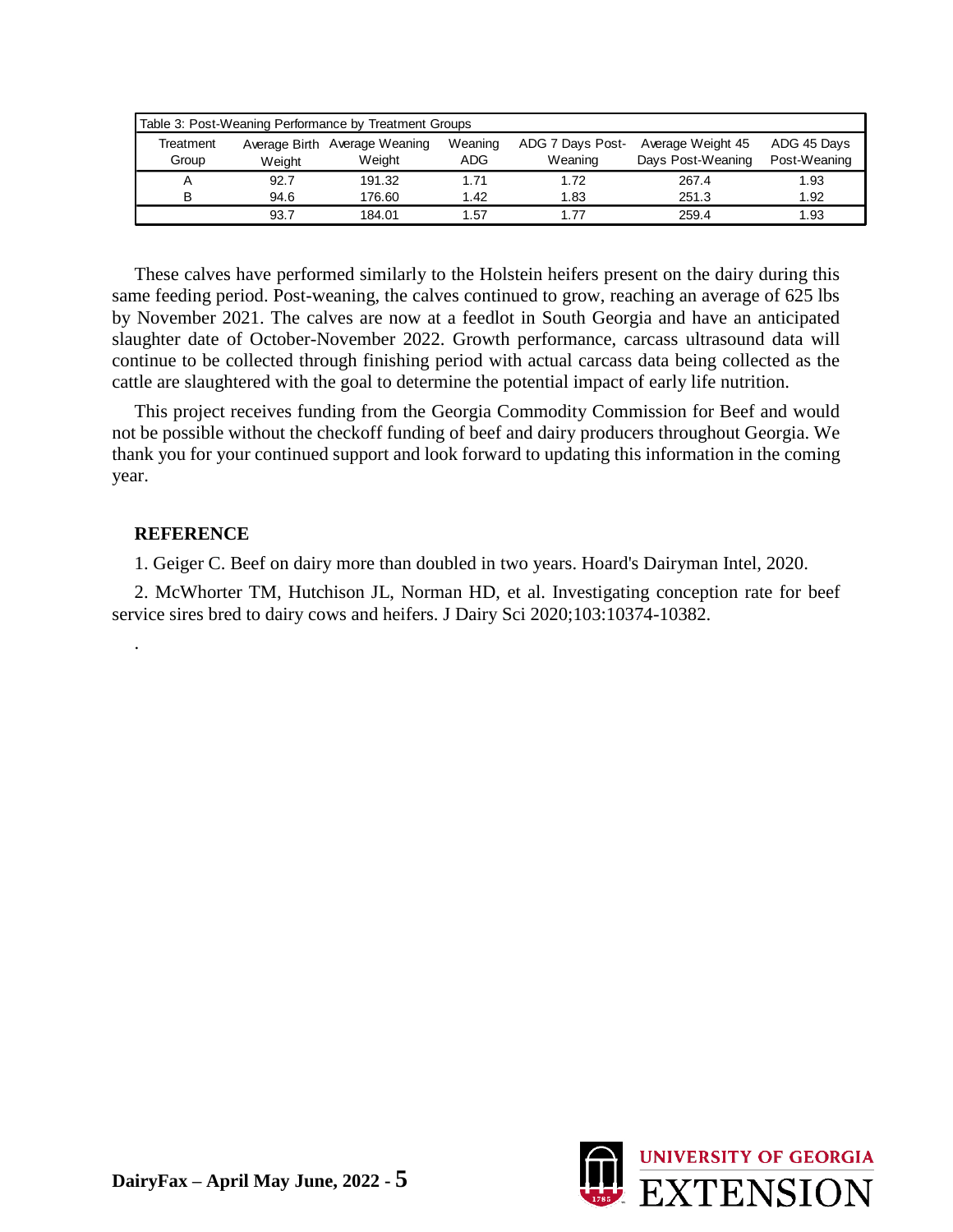#### **Understanding bacterial counts in milk**

**Valerie E. Ryman,** PhD, PAS Assistant Professor and Extension Dairy Specialist 706-542-9105/vryman@uga.edu Department of Animal and Dairy Science, UGA **Emmanuel Rollin**, DVM MFAM Clinical Associate Professor Department of Population Health, College of Veterinary Medicine, UGA

While there are multiple different interpretations and definitions of milk quality depending on the audience, two of the most important indicators of herd milk quality for producers include bulk tank somatic cell count (SCC) and bacterial count. According to the Pasteurized Milk Ordinance, SCC should be below 750,000 cells/milliliter (mL) and total bacterial count should be below 100,000 colony forming units (CFU)/mL (before pasteurization), though different limits may be set by other entities such as the milk co-operative and/or the processor. Premiums may be attained and penalties may also be levied based on SCC and bacterial counts, which may have a large impact on farm profitability.

Bulk tank and individual SCC may be impacted by mammary infection (mastitis), days in milk, age, stage of lactation, and season, with infection being the primary contributor to elevated SCC. In most cases if SCC are elevated, the focus should be on reducing mastitis, both clinical AND subclinical. Steps to take include, but are not limited to, 1) conducting bulk tank cultures and then most likely individual cultures, 2) developing a treatment and possibly culling plan for identified animals, 3) re-evaluating proper milking procedures with personnel, and 4) double-checking milking machine function.

Investigation into elevated bulk tank bacterial counts is also complex, though the source (i.e., typically infected glands), may not be as easy to pinpoint. Bacteria found in the bulk tank may come from various places and include: the udder, the milking environment, and the milking equipment (including the bulk tank). There are 4 basic bacterial counts that are of importance and they are, total bacteria count commonly reported as standard plate count (SPC) or plate loop count (PLC), preliminary incubation count (PIC or PI count), laboratory pasteurization count (LPC), and coliform count (CC). This brief article will explain what each of those tests represents, suggest limits which represent exceptional milk quality, and share areas to investigate when concerns arise. At the conclusion of this article, a summary table is included to provide a resource which can be printed and/or included in standard operating procedures.

#### **Standard plate count (SPC) or plate loop count (PLC)**

The SPC or PLC (SPC/PLC) represents the total bacterial population in milk. The milk is cultured on an agar plate or a petrifilm, incubated at approximately 90°F for 48 hours, at which time all of the colonies are counted. Many reports which give a value that should be multiplied by 1000 to get the total bacterial count. For example, if your bulk tank report says 25, the actual total bacteria count is 25,000 CFU/mL. Although the PMO has a limit of 100,000 CFU/mL, other entities have lower thresholds above which either results in lost premiums, penalties applied, and/or loss of market. *The goal for SPC/PLC should be below 5,000 CFU/mL, but up to 10,000 CFU/mL can be acceptable.* The SPC/PLC is the greatest reflection of farm and cow hygiene.

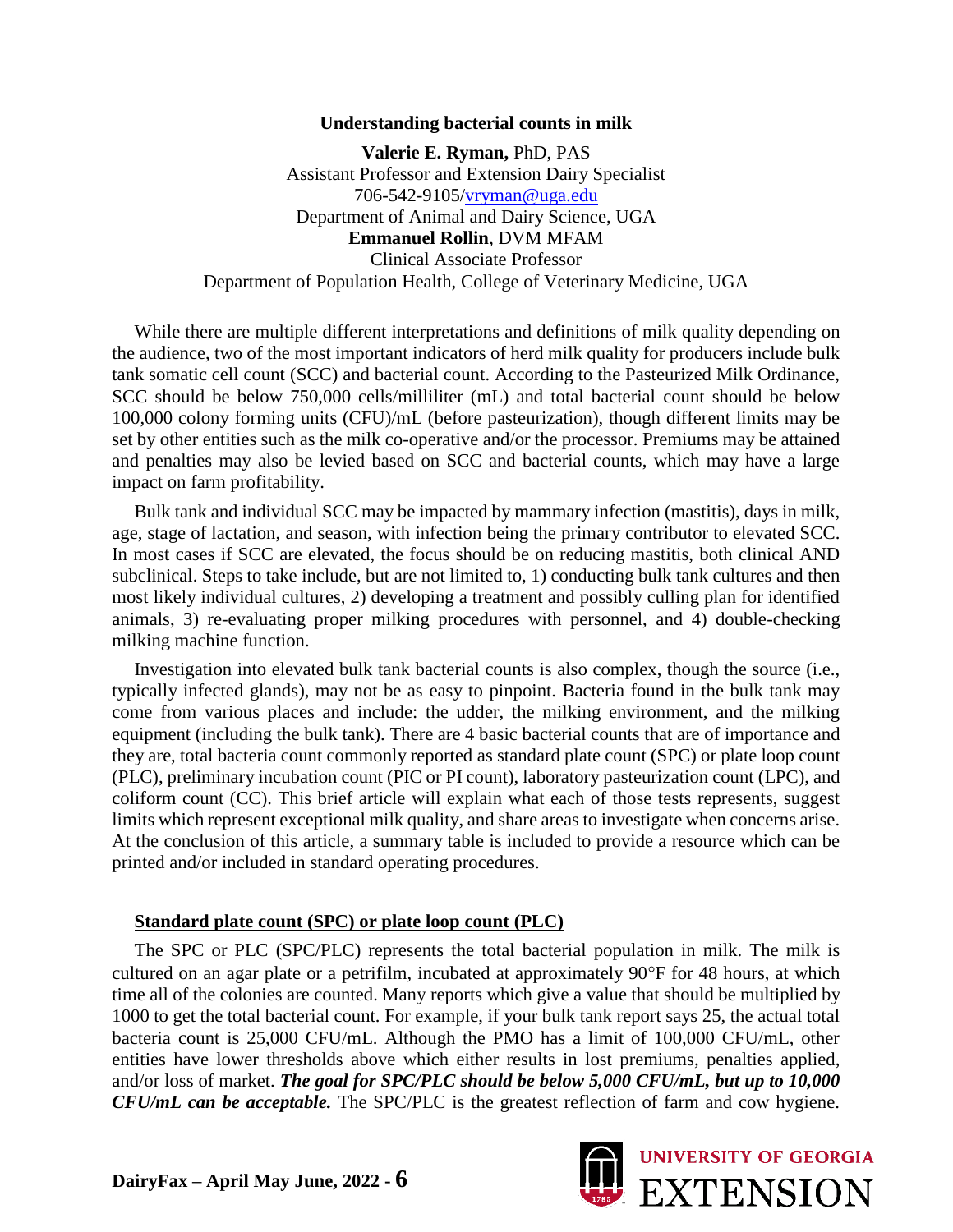Dirty facilities/equipment and dirty cows will almost always be reflected in the SPC.

Having a bulk tank analysis conducted is especially beneficial in the event that SPC/PLC is increased, since it identifies which bacterial groups are present in high levels, instead of only the total number. Most bulk tank analyses will give bacterial levels of contagious bacteria and environmental bacteria separately. Contagious bacteria, which can only come from within udders, include *Staphylococcus aureus* and *Streptococcus agalactiae* (frequently called "Strep ag"). Environmental bacteria, which can come from the udder, the milking environment, or the milking system, include coliforms (sometimes referred to as coliform count), Gram negative rods, other *Streptococcus*, *Staphylococcus* species, and Gram-positive rods (Bacillus). The coliform count may be elevated as a result of mastitis (*Escherichia coli* or *Klebsiella* as an example), but is often increased due to fecal contamination (discussed below). Fecal contamination would be introduced due to poor cleaning of both the milking equipment as well as the cow's teats and udder during milking.

#### **Preliminary incubation count (PIC or PI count)**

The PIC indicates the presence of cold tolerant bacteria (psychrophilic bacteria). Milk is first incubated at 55°F for 18 hours at which time SPC/PLC procedures are followed. Although there are no legal standards set by the PMO, many co-ops/processors have established thresholds. Since SPC/PLC procedures are following after the initial incubation, it is not uncommon for PIC to be similar to SPC/PLC. In many cases, the PIC is slightly higher than SPC/PLC even in clean, healthy herds with excellent parlor cleaning protocols. *Most operations should be able to achieve a PIC of less than 20,000 CFU/mL, though it is best to evaluate PIC in comparison to or alongside SPC/PLC*. Additional scenarios to consider:

If both the SPC/PLC and PIC are similarly elevated, mastitis or dirty cows/equipment may be probable culprits.

• A PIC greater than three times the SPC/PLC is typically indicative of dirty equipment and/or poor cooling.

o Common areas of concern when PIC above SPC/PLC are elevated include water temperature not high enough during all steps of wash cycle, incorrect formulation or absence of sanitizing chemicals in wash, cooling too slow or not cooling enough, and milking wet teats.

• If SPC is substantially higher than PIC, infected udders (mastitis) are a likely culprit.

#### **Laboratory pasteurization count (LPC)**

The LPC indicates bacteria which survive high temperatures (thermoduric bacteria). Milk is heated to 145°F for 30 minutes (similar to standard vat pasteurization) and once cooled is plated according to SPC/PLC procedures. Any bacteria that survive are problematic from a food safety perspective, thus it makes sense that LPC should be quite low. Though there are no legal standards set by the PMO for unpasteurized milk, co-ops/processors may impose their own criteria. *A LPC below 50 CFU/mL in quality milk is achievable in most markets, though 200-300 CFU/mL may be acceptable.* Elevations in LPC are typically a result of consistent failures in cleaning, particularly the milking equipment, but with significantly elevated LPC, teat and udder hygiene cannot be completely ruled out as a contributing factor. If LPC is elevated as a result of teat and

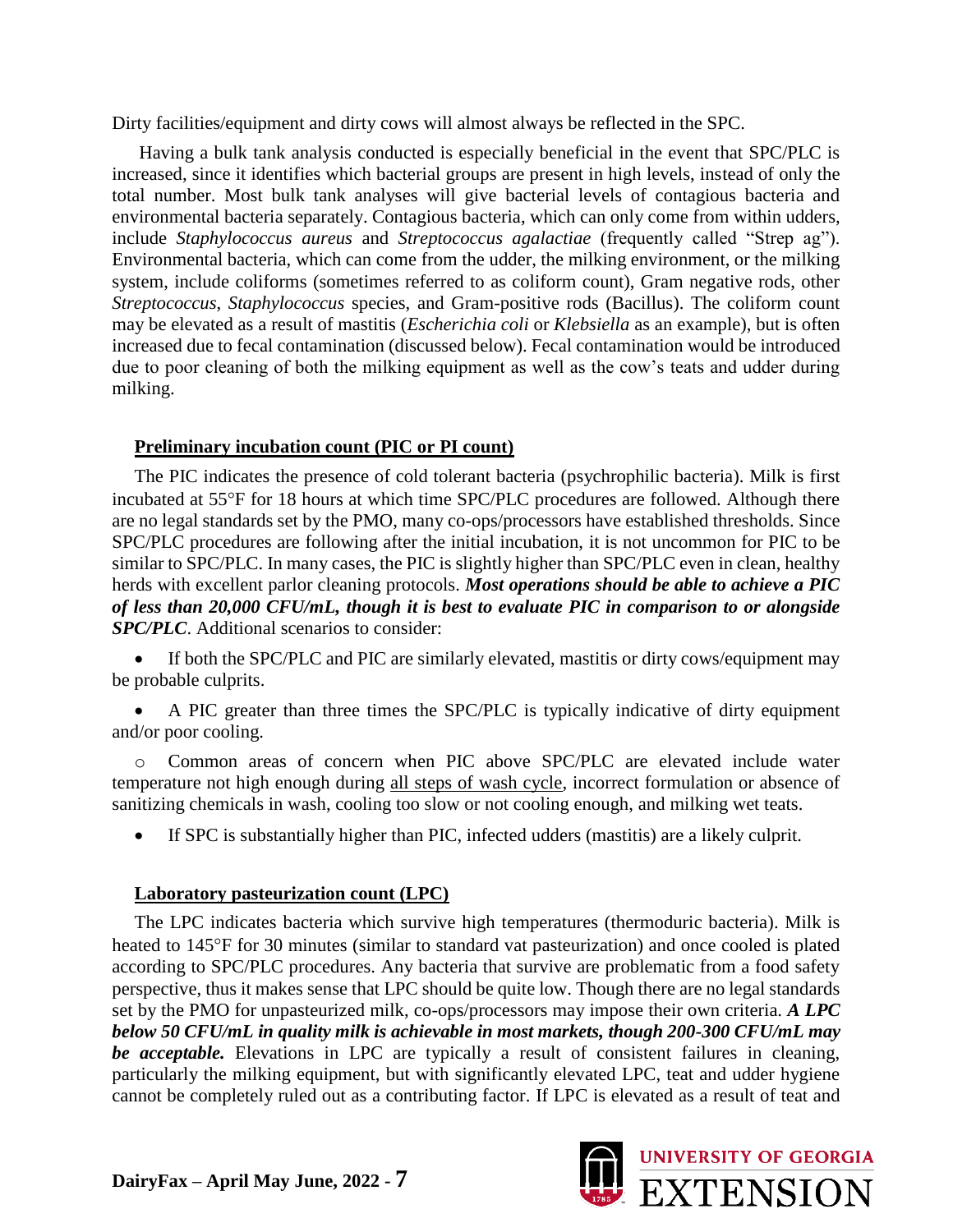udder cleanliness, there are usually elevations in either SPC/PLC or coliforms. Conversely if PIC and LPC are similarly elevated, this is a clear sign that dirty equipment, cleaning, and cooling are possible culprits. Common contributors to elevated LPC (and PIC) include *Bacillus* and *Pseudomonas*. These bacteria are capable of surviving on old rubber parts and within water, and are notoriously difficult to address.

#### **Coliform Count (CC)**

The coliform count gives a numerical count of coliform bacteria, such as *E. coli* and *Klebsiella*, in milk. Coliform bacteria are largely considered gut/fecal bacteria and thus their presence indicates contamination from the environment, especially manure contamination. Contamination can be on the cow, the milking equipment, and potentially in the parlor or wash water, with increases exacerbated by poor milking practices. *Ideally the CC is below detection (value of 0 or no value would be reported), however given that these bacteria are abundant, up to 50 CFU/mL may be acceptable in high quality milk.*

#### **Troubleshooting high bacteria counts**

Troubleshooting high bacteria counts should include a thorough investigation into the following:

- $\implies$  Milking routine evaluation, especially teat sanitation methods
- $\Rightarrow$  Udder hygiene scoring and cow bedding evaluation

 $\Rightarrow$  A complete milking system washup analysis including times, temperatures, chemical concentrations, and wash slug analysis

- $\Rightarrow$  A cooling analysis to determine speed of milk cooling
- $\Rightarrow$  Clinical and subclinical mastitis evaluation (milk cultures and SCC)

### **Summary**

• The SPC/ PLC represents the total bacteria count and should be less than 5,000 CFU/mL.

The PIC or PI count indicates the presence of cold tolerant bacteria and should be less than 20,000 CFU/mL, though it is best to evaluate PIC alongside SPC (less than 3 times SPC)

The LPC indicates bacteria which survive high temperatures and should be less than 50 CFU/mL, though up to 200-300 CFU/mL is a generally accepted threshold.

The CC indicates the number of coliform bacteria and should be near 0 or absent, but can be up to 50 CFU/mL.

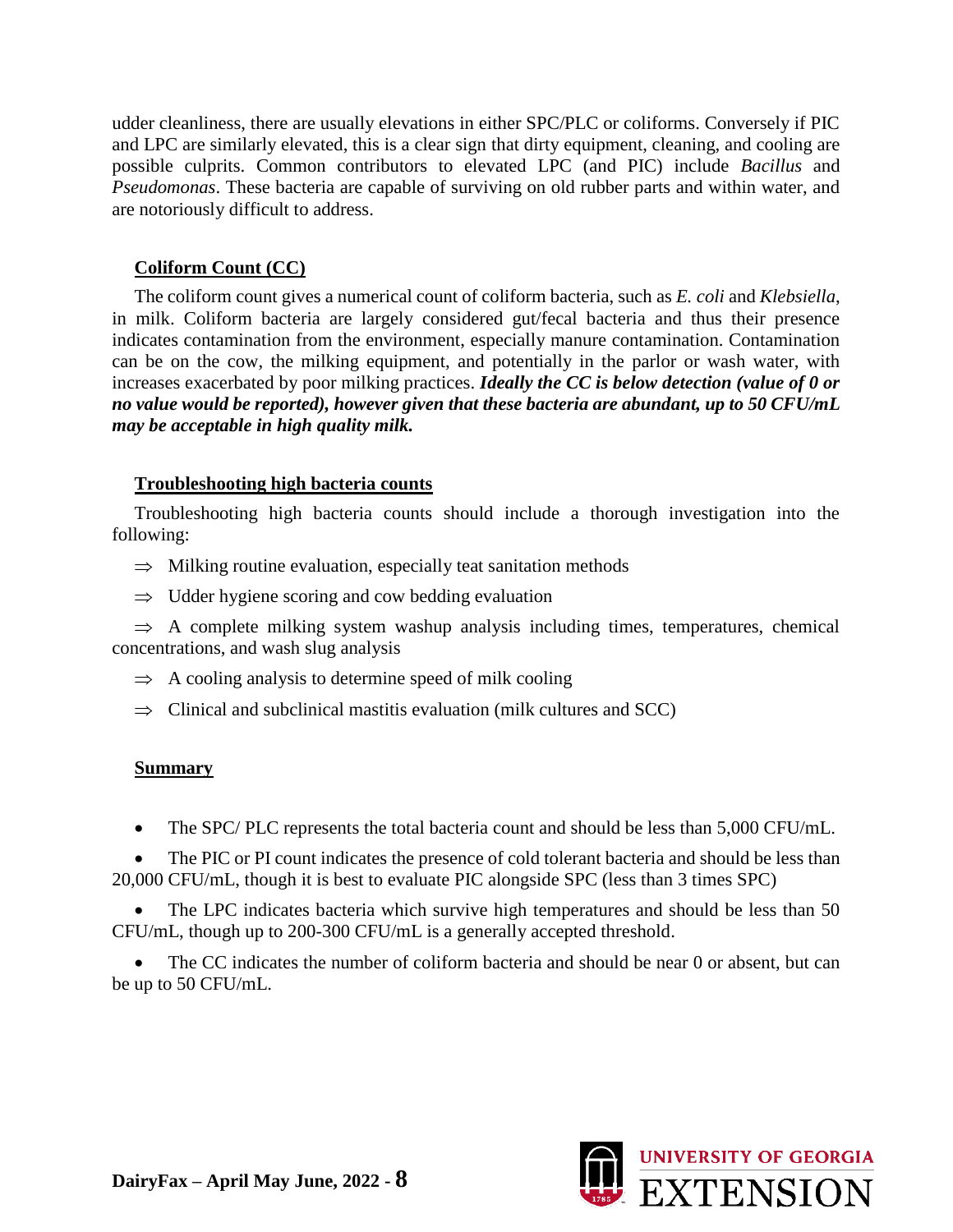|                                                                                                                                                |                                             | Table 1. Understanding and troubleshooting bacterial counts                                                                                                                                                                                                                                                                                                                                                    |         |                                 |                  |                                        |                   |                    |                                   |  |
|------------------------------------------------------------------------------------------------------------------------------------------------|---------------------------------------------|----------------------------------------------------------------------------------------------------------------------------------------------------------------------------------------------------------------------------------------------------------------------------------------------------------------------------------------------------------------------------------------------------------------|---------|---------------------------------|------------------|----------------------------------------|-------------------|--------------------|-----------------------------------|--|
|                                                                                                                                                | <b>Descriptive Information</b>              |                                                                                                                                                                                                                                                                                                                                                                                                                |         | <b>Bacterial Level (CFU/mL)</b> |                  | <b>Source of High Bacterial Counts</b> |                   |                    |                                   |  |
| Test                                                                                                                                           | Name                                        | What is measured                                                                                                                                                                                                                                                                                                                                                                                               | High    | Acceptable                      | <b>Excellent</b> | <b>Mastitis</b>                        | <b>Dirty Cows</b> | Dirty<br>Equipment | Poor<br>Cooling                   |  |
| SPC/PLC <sup>1,2</sup>                                                                                                                         | Standard plate<br>count/plate loop<br>count | Total number of<br>aerobic bacteria                                                                                                                                                                                                                                                                                                                                                                            | >10,000 | 5-10,000                        | $<$ 5,000        | Possible                               | Possible          | Possible           | Possible                          |  |
| PIC <sup>3</sup>                                                                                                                               | Preliminary<br>incubation count             | Bacteria that grow<br>at cold<br>temperatures                                                                                                                                                                                                                                                                                                                                                                  | >20,000 | 10-20,000                       | 10,000           | Possible                               | Possible          | Possible           | Possible                          |  |
| LPC <sup>4</sup>                                                                                                                               | Laboratory<br>pasteurization<br>count       | <b>Bacteria that</b><br>survive<br>pasteurization                                                                                                                                                                                                                                                                                                                                                              | $>200$  | 50-200                          | $50$             | Unlikely                               | Possible          | Very likely        | Unlikely                          |  |
| CC <sup>5</sup>                                                                                                                                | Coliform count                              | Gram-negative<br>bacteria.<br>such as E. coli                                                                                                                                                                                                                                                                                                                                                                  | < 100   | 50-100                          | < 50             | Possible                               | Possible          | Possible           | Not likely,<br>though<br>possible |  |
|                                                                                                                                                |                                             | PIC higher than SPC <sup>6</sup>                                                                                                                                                                                                                                                                                                                                                                               |         |                                 |                  | Unlikely                               | Possible          | Very likely        | Very likely                       |  |
| Not likely,<br>Not likely,<br>Not likely,<br>SPC higher than PIC<br>Possible<br>though<br>though<br>though<br>possible<br>possible<br>possible |                                             |                                                                                                                                                                                                                                                                                                                                                                                                                |         |                                 |                  |                                        |                   |                    |                                   |  |
|                                                                                                                                                |                                             | Adapted from "Raw Milk Bacteria Tests & Sources and Causes of High Bacteria Counts - An Abbreviated Review" & https://www.progressivedairy.com/topics/management/quality-counts-keep-your-milk-quality-on-track<br>SDC greater than 10,000 but less than 100,000 $\rightarrow$ some Strentococcus species are noted to shed at high levels, can be confirmed with bulk tank analysis that reports stren levels |         |                                 |                  |                                        |                   |                    |                                   |  |

 $\cdot$  *Streptococcus* species are noted to shed at high levels, can be confirmed with bulk tank analysis that reports strep levels

2.Few mammary infections cause shedding that would increase SPC beyond 100,000, therefore when SPC are beyond 100,000 the more likely culprits are dirty equipment and/or poor cooling 3.Dirty cows may contribute especially if SPC is also elevated; Insufficient cleaning (water temperature, sanitizing concentration, etc.)

4.Persistent insufficient cleaning (water temperature, sanitizing concentration, etc.); If coliform count is also elevated, dirty cows may be large contributor

5.Rare for coliform mastitis to increase coliform count consistently, more likely unhygienic conditions

6.Anecdotally, some environmental streps have been associated with elevated PIC

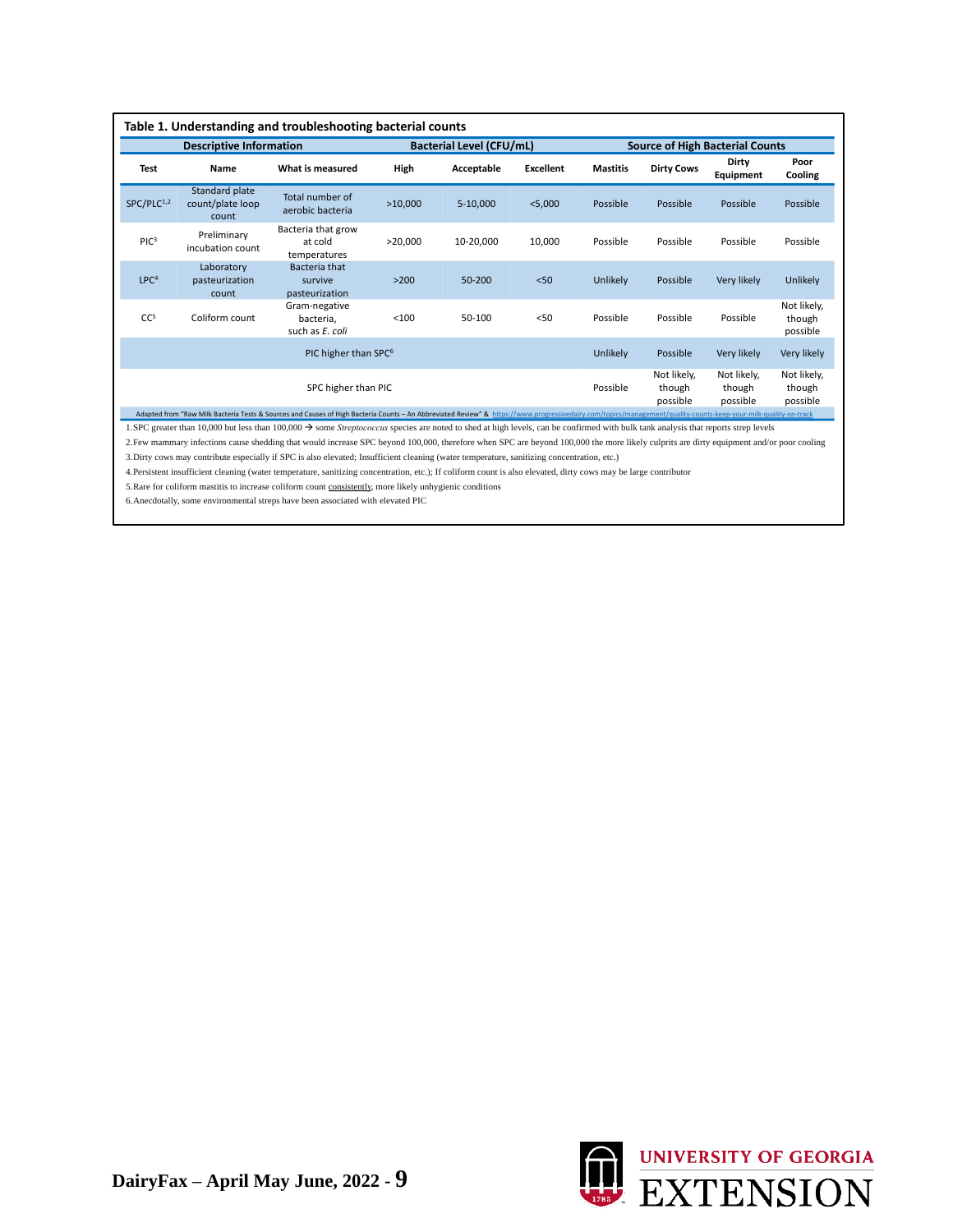## **Trotter named Executive Director of Georgia Milk Producers, Inc. By Georgia Milk Producers E-News**



Bryce Trotter, Gainesville, GA, has been named Executive Director of Georgia Milk Producers, Inc. Georgia Milk is a farmer-funded advocacy, education, and communication organization.

Trotter served as a Senior Policy Advisor in the office of Georgia Agriculture Commissioner Gary Black, and was the Campaign Manager for Black's successful 2018 reelection as Commissioner. He then became Campaign Manager for Black's U.S. Senate bid.

Trotter is no stranger to the work required on a dairy. As a college student he worked as Crop Yield Project Manager for summer silage harvest, cleaned out stalls, and assisted with a variety of daily chores alongside his father. This on-farm experience is what inspired him to stay in agriculture and work for dairy farm families in his home state.

Because he spent time doing chores at Westbrook Dairy, LLC, he learned firsthand that every detail matters when it comes to producing quality milk for consumers.

Bryce says "I am extremely excited to be joining Georgia Milk Producers, and would like to thank the Board of Directors for trusting me with this opportunity! GMP is a valuable resource not only for Georgia's dairy community, but the Southeast as well. I know we will be able to continue to grow our industry together."

"I also wish to thank Farrah Newberry for her role in building GMP into the effective organization it is today, and I look forward to continuing to build on that firm foundation."

He continues "I'm a lifelong milk drinker, and enjoy many other dairy products too! Georgia is now the top producer of milk in the Southeast, and I'm proud to join the outstanding dairy farmers of Georgia as we promote the message that milk is a natural nutrient powerhouse!"

Matt Johnson, President of Georgia Milk Producers, says "With his combination of on-farm dairy experience at one of the southeast's most progressive dairies, along with his government and political experience, Bryce's unique skillset is a natural fit for the current and future needs of Georgia's dairy farming industry."

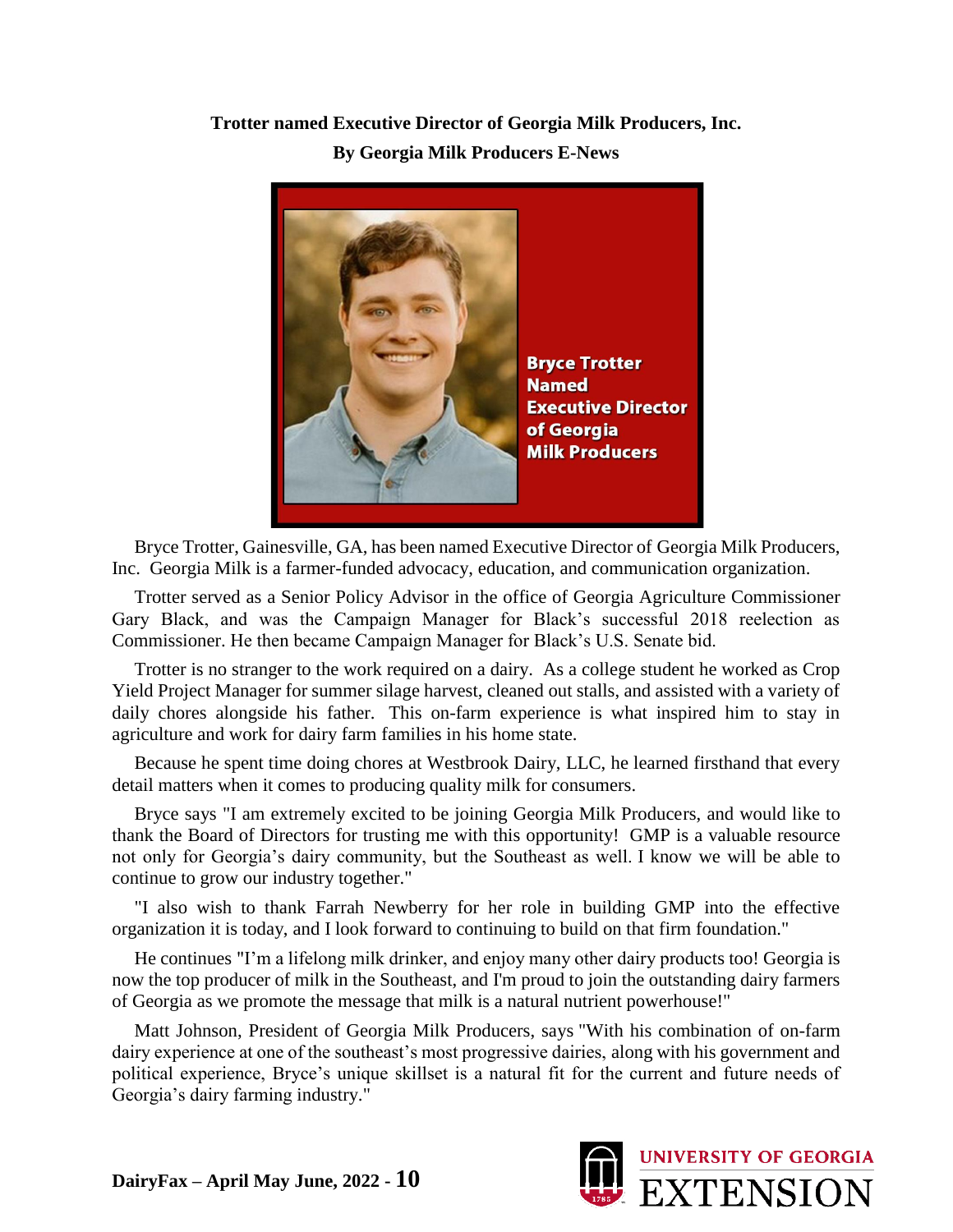Johnson continues: "Because he already has an established working relationship with a number of agriculture organizations, he can hit the ground running."

Trotter graduated from Davidson College in 2017, with a B.A. in Political Science. While at Davidson, he was a leader in a number of student organizations.

He and his wife, Emma, have been married since January of 2022, and currently reside in Gainesville, GA

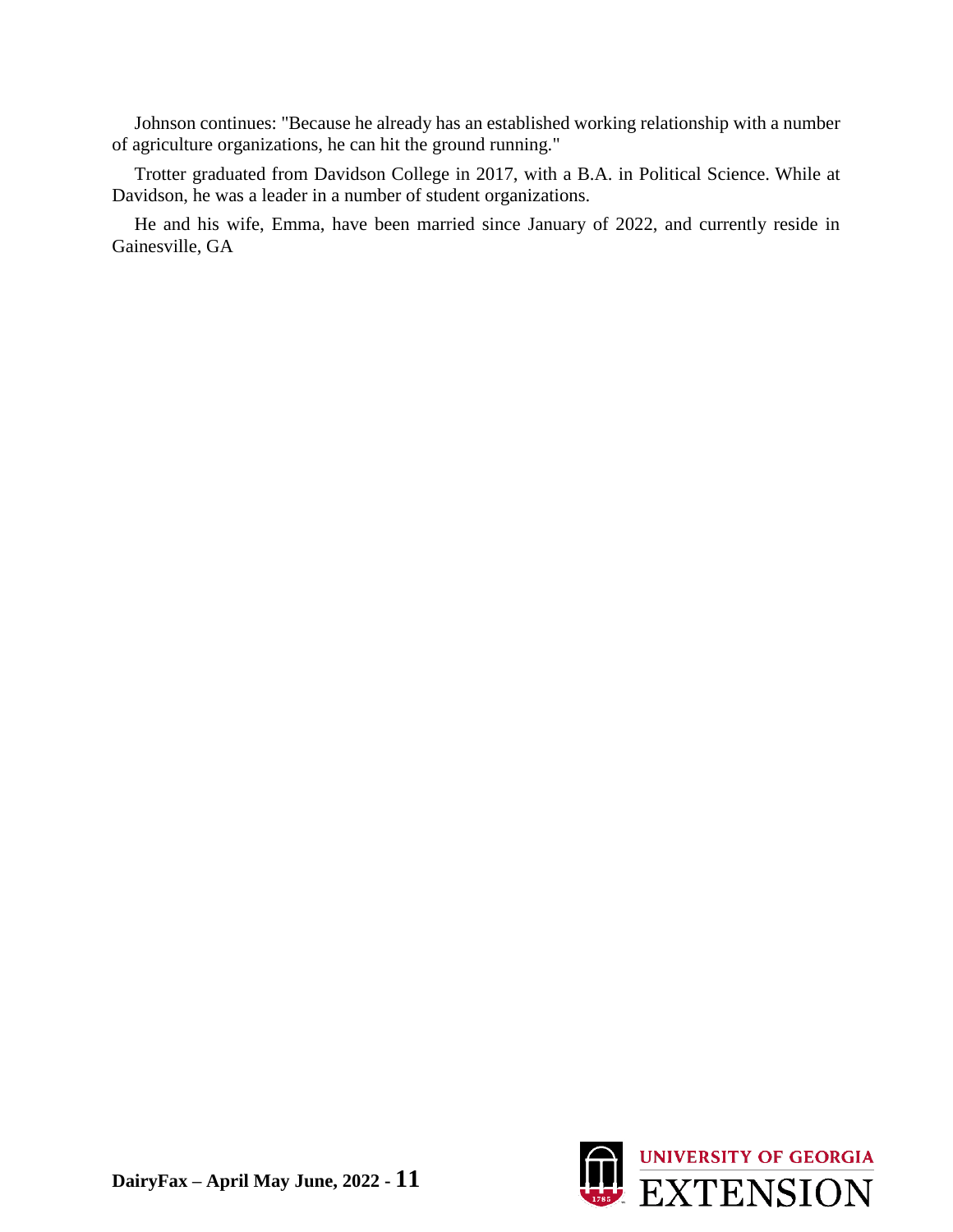# Important Dates **2022**

#### **The American Dairy Science Association (ADSA) Annual Meeting**

- June 19-22, 2022
- UGA undergraduate and graduate students will participate and present their research
- https://www.adsa.org/Meetings/2022-Annual-Meeting

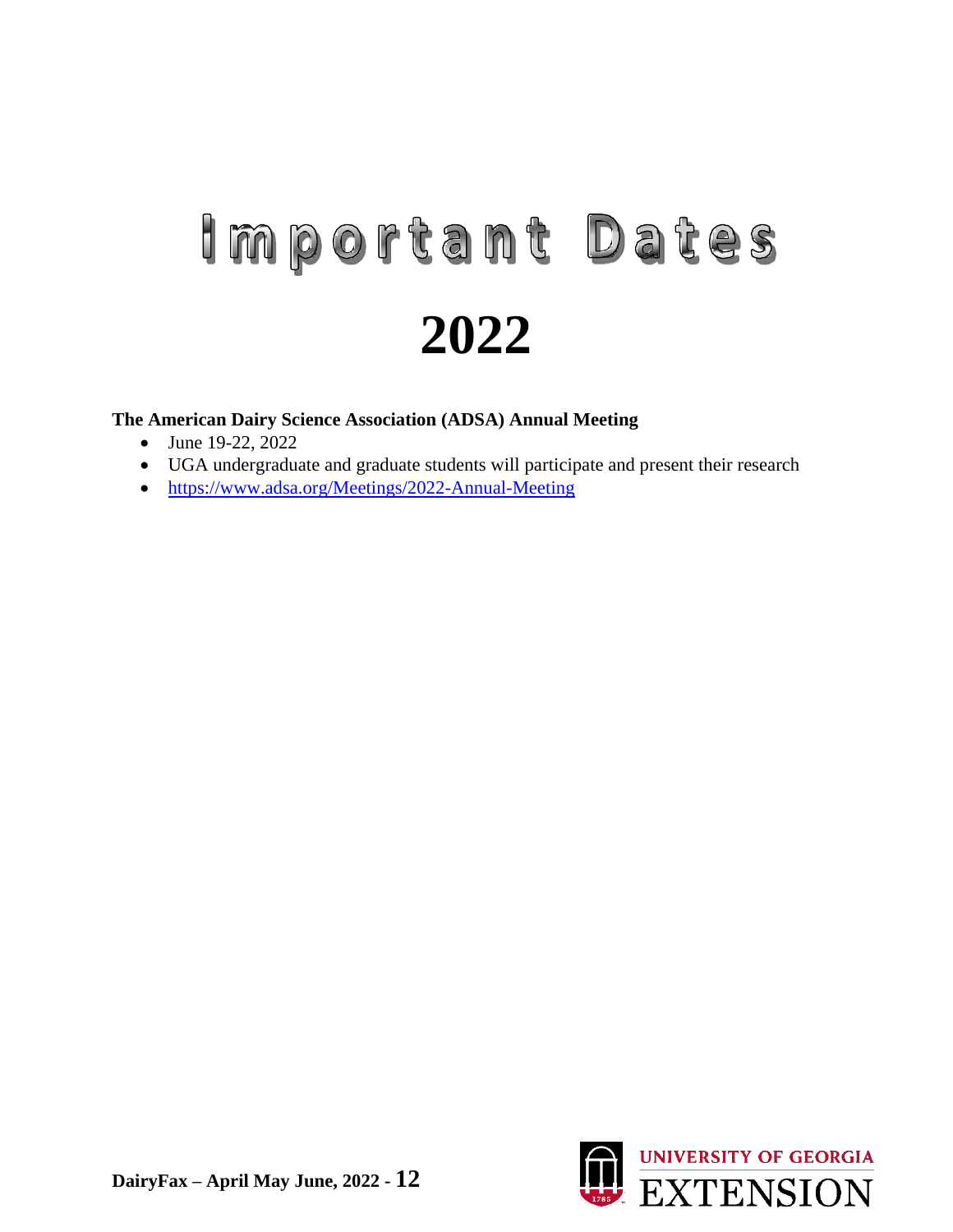|                            |              |           |                  |                   | Top GA DHIA By Test Day Milk Production - March 2022 |                         |          |                |             |                       |
|----------------------------|--------------|-----------|------------------|-------------------|------------------------------------------------------|-------------------------|----------|----------------|-------------|-----------------------|
|                            |              |           |                  |                   |                                                      | <b>Test Day Average</b> |          |                |             | <b>Yearly Average</b> |
| <b>Herd</b>                | County       | Br.       | <b>Test Date</b> | <sup>1</sup> Cows | % in Milk                                            | <b>Milk</b>             | $%$ Fat  | <b>TD</b> Fat  | <b>Milk</b> | Lbs. Fat              |
| <b>GODFREY DAIRY FARM*</b> | Morgan       | HO        | 3/7/2022         | 1204              | 89                                                   | 103.2                   | 4.1      | 3.89           | 31558       | 1238                  |
| <b>WDAIRY LLC*</b>         | Morgan       | XX        | 3/21/2022        | 1997              | 86                                                   | 92.7                    | 4.4      | 3.63           | 28897       | 1275                  |
| SCHAAPMAN HOLSTEINS*       | Wilcox       | HO        | 3/20/2022        | 718               | 90                                                   | 91.3                    | 3.6      | 3.07           | 29233       | 1083                  |
| DANNY BELL*                | Morgan       | HO        | 3/1/2022         | 327               | 89                                                   | 91                      | 4        | 3.34           | 29257       | 1210                  |
| <b>SCOTT GLOVER</b>        | Hall         | HO        | 3/7/2022         | 189               | 88                                                   | 90.8                    | 3.8      | 3.1            | 28368       | 1066                  |
| A & J DAIRY*               | Wilkes       | HO        | 3/10/2022        | 362               | 92                                                   | 90.4                    | $\Omega$ | $\overline{0}$ | 27981       | $\overline{0}$        |
| VISSCHER DAIRY LLC*        | Jefferson    | HO        | 3/3/2022         | 819               | 87                                                   | 89.7                    | $\Omega$ | $\overline{0}$ | 24009       | 496                   |
| <b>JERRY SWAFFORD</b>      | Putnam       | HO        | 3/23/2022        | 139               | 84                                                   | 87                      | 3.5      | 2.74           | 20725       | 772                   |
| <b>EBERLY FAMILY FARM</b>  | <b>Burke</b> | HO        | 3/8/2022         | 1063              | 89                                                   | 82.3                    | 3.8      | 2.87           | 24703       | 906                   |
| <b>DOUG CHAMBERS</b>       | Jones        | HO        | 3/24/2022        | 438               | 87                                                   | 81.9                    | 3.5      | 2.66           | 26598       | 935                   |
| MARTIN DAIRY L. L. P.      | Hart         | HO        | 3/18/2022        | 364               | 89                                                   | 80.8                    | 4.3      | 3.11           | 21555       | 865                   |
| <b>OCMULGEE DAIRY</b>      | Houston      | HO        | 2/24/2022        | 359               | 87                                                   | 78.4                    | 3.5      | 2.45           | 23885       | 842                   |
| <b>RYAN HOLDEMAN</b>       | Jefferson    | HO        | 3/16/2022        | 96                | 88                                                   | 77.1                    | 3.8      | 2.41           | 20695       | 805                   |
| RODNEY & CARLIN GIESBRECHT | Washington   | HO        | 3/21/2022        | 397               | 90                                                   | 73.3                    | 3.9      | 2.66           | 22727       | 806                   |
| <b>BOB MOORE</b>           | Putnam       | HO        | 3/22/2022        | 502               | 88                                                   | 72.4                    | 4.3      | 3.02           | 20354       | 853                   |
| HORST CREST FARMS          | <b>Burke</b> | HO        | 2/24/2022        | 153               | 82                                                   | 67.9                    | 3.7      | 2.26           | 18734       | 716                   |
| <b>JAMES W MOON</b>        | Morgan       | HO        | 3/9/2022         | 132               | 86                                                   | 67.7                    | 3.8      | 2.46           | 19599       | 747                   |
| W.T.MERIWETHER             | Morgan       | HO        | 3/23/2022        | 76                | 86                                                   | 66.7                    | 3.3      | 1.91           | 19247       | 676                   |
| <b>FRANKS FARM</b>         | <b>Burke</b> | <b>BS</b> | 3/15/2022        | 181               | 89                                                   | 59.2                    | 3.9      | 2.09           | 18888       | 788                   |
| UNIV OF GA DAIRY FARM      | Clarke       | XX        | 2/24/2022        | 140               | 85                                                   | 59.1                    | 4.2      | $\overline{2}$ | 20754       | 832                   |

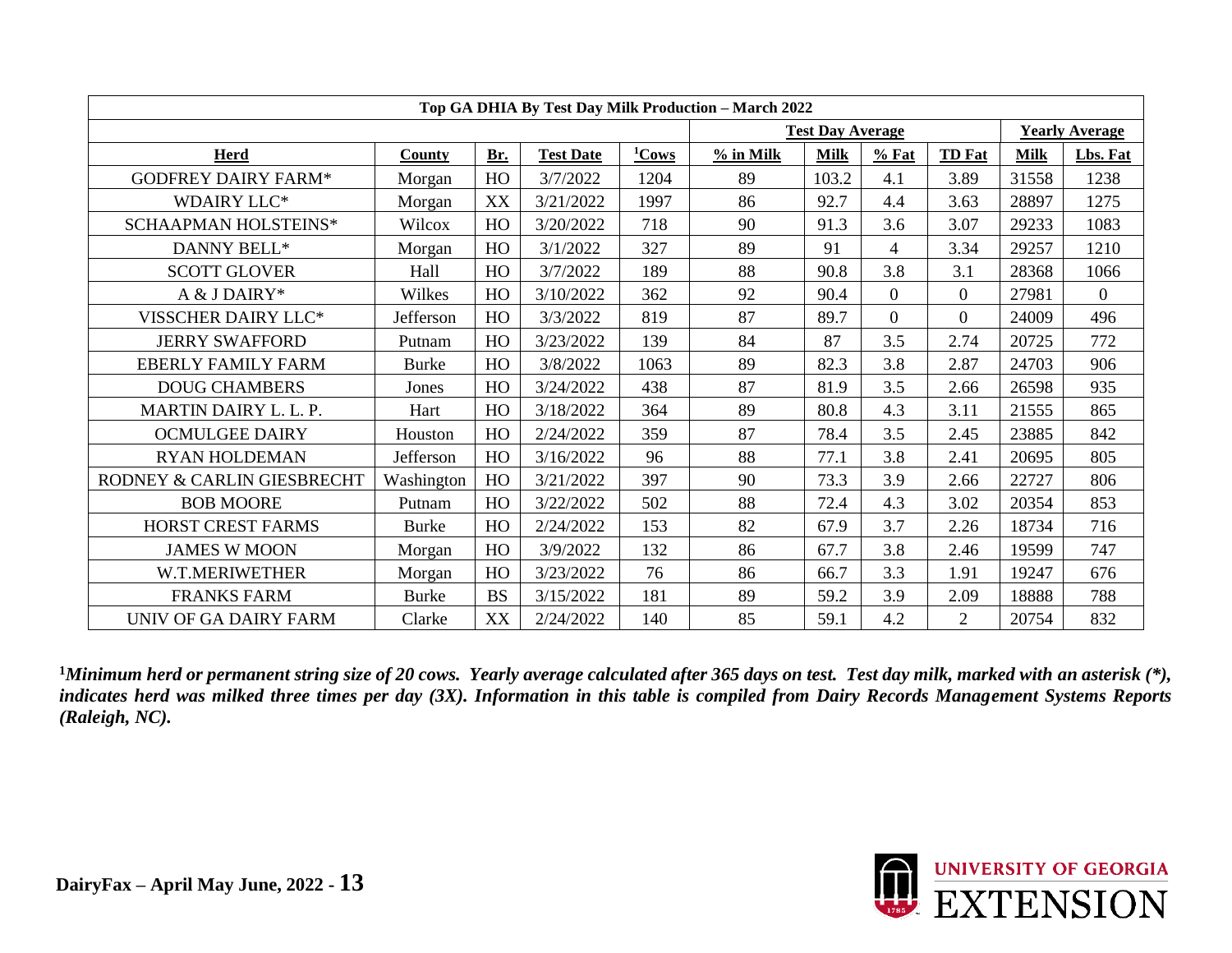|                             |              |           |                  |          | Top GA DHIA By Test Day Fat Production - March 2022 |                         |                |                |             |                       |
|-----------------------------|--------------|-----------|------------------|----------|-----------------------------------------------------|-------------------------|----------------|----------------|-------------|-----------------------|
|                             |              |           |                  |          |                                                     | <b>Test Day Average</b> |                |                |             | <b>Yearly Average</b> |
| Herd                        | County       | Br.       | <b>Test Date</b> | $1$ Cows | $%$ in Milk                                         | <b>Milk</b>             | $%$ Fat        | <b>TD</b> Fat  | <b>Milk</b> | Lbs. Fat              |
| <b>GODFREY DAIRY FARM*</b>  | Morgan       | HO        | 3/7/2022         | 1204     | 89                                                  | 103.2                   | 4.1            | 3.89           | 31558       | 1238                  |
| <b>WDAIRY LLC*</b>          | Morgan       | XX        | 3/21/2022        | 1997     | 86                                                  | 92.7                    | 4.4            | 3.63           | 28897       | 1275                  |
| DANNY BELL*                 | Morgan       | HO        | 3/1/2022         | 327      | 89                                                  | 91                      | $\overline{4}$ | 3.34           | 29257       | 1210                  |
| MARTIN DAIRY L. L. P.       | Hart         | HO        | 3/18/2022        | 364      | 89                                                  | 80.8                    | 4.3            | 3.11           | 21555       | 865                   |
| <b>SCOTT GLOVER</b>         | Hall         | HO        | 3/7/2022         | 189      | 88                                                  | 90.8                    | 3.8            | 3.1            | 28368       | 1066                  |
| SCHAAPMAN HOLSTEINS*        | Wilcox       | HO        | 3/20/2022        | 718      | 90                                                  | 91.3                    | 3.6            | 3.07           | 29233       | 1083                  |
| <b>BOB MOORE</b>            | Putnam       | HO        | 3/22/2022        | 502      | 88                                                  | 72.4                    | 4.3            | 3.02           | 20354       | 853                   |
| <b>EBERLY FAMILY FARM</b>   | <b>Burke</b> | HO        | 3/8/2022         | 1063     | 89                                                  | 82.3                    | 3.8            | 2.87           | 24703       | 906                   |
| <b>JERRY SWAFFORD</b>       | Putnam       | HO        | 3/23/2022        | 139      | 84                                                  | 87                      | 3.5            | 2.74           | 20725       | 772                   |
| RODNEY & CARLIN GIESBRECHT  | Washington   | HO        | 3/21/2022        | 397      | 90                                                  | 73.3                    | 3.9            | 2.66           | 22727       | 806                   |
| <b>DOUG CHAMBERS</b>        | Jones        | HO        | 3/24/2022        | 438      | 87                                                  | 81.9                    | 3.5            | 2.66           | 26598       | 935                   |
| <b>JAMES W MOON</b>         | Morgan       | HO        | 3/9/2022         | 132      | 86                                                  | 67.7                    | 3.8            | 2.46           | 19599       | 747                   |
| <b>OCMULGEE DAIRY</b>       | Houston      | HO        | 2/24/2022        | 359      | 87                                                  | 78.4                    | 3.5            | 2.45           | 23885       | 842                   |
| <b>RYAN HOLDEMAN</b>        | Jefferson    | HO        | 3/16/2022        | 96       | 88                                                  | 77.1                    | 3.8            | 2.41           | 20695       | 805                   |
| <b>BERRY COLLEGE DAIRY</b>  | Floyd        | <b>JE</b> | 3/8/2022         | 34       | 83                                                  | 56.6                    | 4.7            | 2.35           | 16189       | 763                   |
| <b>HORST CREST FARMS</b>    | <b>Burke</b> | HO        | 2/24/2022        | 153      | 82                                                  | 67.9                    | 3.7            | 2.26           | 18734       | 716                   |
| <b>FRANKS FARM</b>          | <b>Burke</b> | <b>BS</b> | 3/15/2022        | 181      | 89                                                  | 59.2                    | 3.9            | 2.09           | 18888       | 788                   |
| <b>ROGERS FARM SERVICES</b> | Tattnall     | XX        | 3/8/2022         | 147      | 87                                                  | 52.1                    | 4.4            | 2.01           | 15455       | 676                   |
| UNIV OF GA DAIRY FARM       | Clarke       | XX        | 2/24/2022        | 140      | 85                                                  | 59.1                    | 4.2            | $\overline{2}$ | 20754       | 832                   |
| <b>WEIR DAIRY</b>           | Seminole     | HO        | 3/17/2022        | 83       | 90                                                  | 52.1                    | 3.8            | 1.93           | 15496       | 599                   |

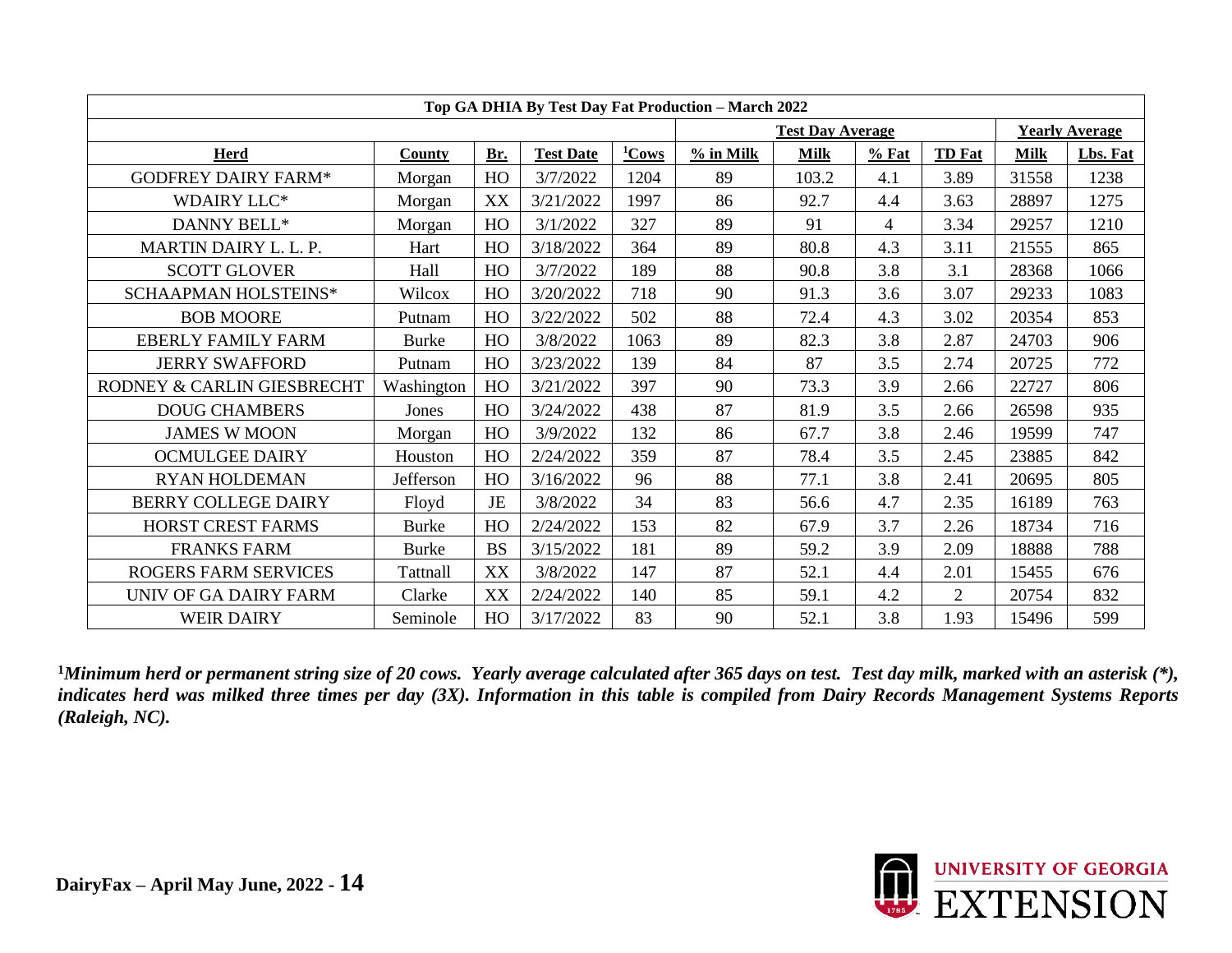|                            | Top GA DHIA By Test Day Milk Production - April 2022 |     |                  |          |             |                         |                |                |             |                       |  |  |  |
|----------------------------|------------------------------------------------------|-----|------------------|----------|-------------|-------------------------|----------------|----------------|-------------|-----------------------|--|--|--|
|                            |                                                      |     |                  |          |             | <b>Test Day Average</b> |                |                |             | <b>Yearly Average</b> |  |  |  |
| <b>Herd</b>                | <b>County</b>                                        | Br. | <b>Test date</b> | $1$ Cows | $%$ in Milk | <b>Milk</b>             | $%$ Fat        | <b>TD</b> Fat  | <b>Milk</b> | Lbs. Fat              |  |  |  |
| <b>GODFREY DAIRY FARM*</b> | Morgan                                               | HO  | 4/4/2022         | 1193     | 89          | 103.9                   | 4              | 3.84           | 31840       | 1249                  |  |  |  |
| <b>WDAIRY LLC*</b>         | Morgan                                               | XX  | 4/18/2022        | 1963     | 87          | 93.2                    | 4.3            | 3.62           | 28980       | 1274                  |  |  |  |
| SCHAAPMAN HOLSTEINS*       | Wilcox                                               | HO  | 4/21/2022        | 718      | 90          | 92.2                    | 3.6            | 3.12           | 29217       | 1084                  |  |  |  |
| DANNY BELL*                | Morgan                                               | HO  | 4/5/2022         | 310      | 89          | 91.9                    | 3.8            | 3.23           | 29333       | 1203                  |  |  |  |
| A & J DAIRY*               | Wilkes                                               | HO  | 4/14/2022        | 380      | 92          | 90.2                    | $\overline{0}$ | $\overline{0}$ | 28059       | $\overline{0}$        |  |  |  |
| <b>TROY YODER</b>          | Macon                                                | HO  | 3/31/2022        | 314      | 86          | 88.7                    | 3.5            | 2.82           | 24595       | 880                   |  |  |  |
| <b>EBERLY FAMILY FARM</b>  | <b>Burke</b>                                         | HO  | 4/7/2022         | 1066     | 89          | 86.9                    | 3.8            | 2.97           | 25017       | 919                   |  |  |  |
| <b>SCOTT GLOVER</b>        | Hall                                                 | HO  | 4/12/2022        | 180      | 89          | 86.5                    | 4.1            | 3.27           | 28353       | 1067                  |  |  |  |
| MARTIN DAIRY L. L. P.      | Hart                                                 | HO  | 4/18/2022        | 365      | 89          | 84.9                    | 4.3            | 3.41           | 21488       | 875                   |  |  |  |
| <b>DOUG CHAMBERS</b>       | Jones                                                | HO  | 4/25/2022        | 420      | 86          | 83.5                    | 3.6            | 2.69           | 26442       | 929                   |  |  |  |
| <b>RYAN HOLDEMAN</b>       | Jefferson                                            | HO  | 4/20/2022        | 90       | 91          | 80.8                    | 3.6            | 2.88           | 21181       | 819                   |  |  |  |
| <b>JERRY SWAFFORD</b>      | Putnam                                               | HO  | 4/26/2022        | 129      | 84          | 80                      | 3.5            | 2.69           | 21010       | 778                   |  |  |  |
| <b>OCMULGEE DAIRY</b>      | Houston                                              | HO  | 4/28/2022        | 336      | 87          | 76.1                    | 3.5            | 2.39           | 23804       | 835                   |  |  |  |
| <b>BOB MOORE</b>           | Putnam                                               | HO  | 4/14/2022        | 490      | 88          | 72.3                    | 3.9            | 2.77           | 20432       | 856                   |  |  |  |
| RODNEY & CARLIN GIESBRECHT | Washington                                           | HO  | 4/25/2022        | 425      | 91          | 71.7                    | 3.8            | 2.64           | 22675       | 807                   |  |  |  |
| W.T.MERIWETHER             | Morgan                                               | HO  | 4/19/2022        | 72       | 85          | 71.1                    | 3.5            | 2.18           | 19104       | 672                   |  |  |  |
| <b>JAMES W MOON</b>        | Morgan                                               | HO  | 4/14/2022        | 133      | 86          | 69.9                    | 3.6            | 2.44           | 19908       | 754                   |  |  |  |
| DONALD NEWBERRY            | <b>Bibb</b>                                          | HO  | 4/1/2022         | 99       | 82          | 67.3                    | 3.3            | 1.84           | 16103       | 549                   |  |  |  |
| HORST CREST FARMS          | <b>Burke</b>                                         | HO  | 3/30/2022        | 158      | 82          | 67                      | 3.9            | 2.5            | 18894       | 719                   |  |  |  |
| <b>BERRY COLLEGE DAIRY</b> | Floyd                                                | JE  | 4/8/2022         | 35       | 82          | 65.3                    | 5.4            | 2.72           | 16401       | 783                   |  |  |  |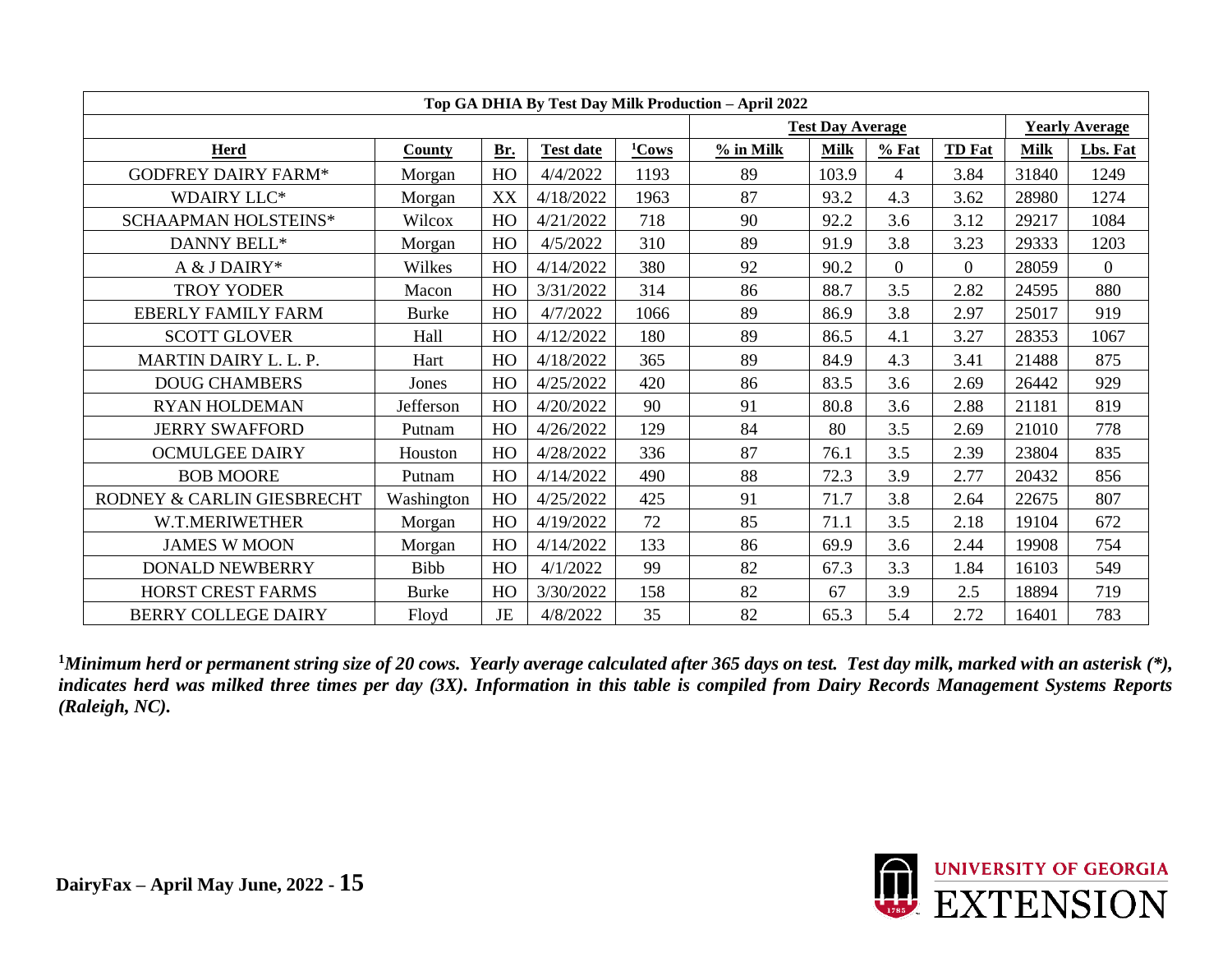|                              |               |     |                  |          | Top GA DHIA By Test Day Fat Production - April 2022 |                         |         |               |             |                       |
|------------------------------|---------------|-----|------------------|----------|-----------------------------------------------------|-------------------------|---------|---------------|-------------|-----------------------|
|                              |               |     |                  |          |                                                     | <b>Test Day Average</b> |         |               |             | <b>Yearly Average</b> |
| <b>Herd</b>                  | County        | Br. | <b>Test Date</b> | $1$ Cows | % in Milk                                           | <b>Milk</b>             | $%$ Fat | <b>TD</b> Fat | <b>Milk</b> | Lbs. Fat              |
| <b>GODFREY DAIRY FARM*</b>   | Morgan        | HO  | 4/4/2022         | 1193     | 89                                                  | 103.9                   | 4       | 3.84          | 31840       | 1249                  |
| <b>WDAIRY LLC*</b>           | Morgan        | XX  | 4/18/2022        | 1963     | 87                                                  | 93.2                    | 4.3     | 3.62          | 28980       | 1274                  |
| MARTIN DAIRY L. L. P.        | Hart          | HO  | 4/18/2022        | 365      | 89                                                  | 84.9                    | 4.3     | 3.41          | 21488       | 875                   |
| <b>SCOTT GLOVER</b>          | Hall          | HO  | 4/12/2022        | 180      | 89                                                  | 86.5                    | 4.1     | 3.27          | 28353       | 1067                  |
| DANNY BELL*                  | Morgan        | HO  | 4/5/2022         | 310      | 89                                                  | 91.9                    | 3.8     | 3.23          | 29333       | 1203                  |
| SCHAAPMAN HOLSTEINS*         | Wilcox        | HO  | 4/21/2022        | 718      | 90                                                  | 92.2                    | 3.6     | 3.12          | 29217       | 1084                  |
| <b>EBERLY FAMILY FARM</b>    | <b>Burke</b>  | HO  | 4/7/2022         | 1066     | 89                                                  | 86.9                    | 3.8     | 2.97          | 25017       | 919                   |
| <b>RYAN HOLDEMAN</b>         | Jefferson     | HO  | 4/20/2022        | 90       | 91                                                  | 80.8                    | 3.6     | 2.88          | 21181       | 819                   |
| <b>TROY YODER</b>            | Macon         | HO  | 3/31/2022        | 314      | 86                                                  | 88.7                    | 3.5     | 2.82          | 24595       | 880                   |
| <b>BOB MOORE</b>             | Putnam        | HO  | 4/14/2022        | 490      | 88                                                  | 72.3                    | 3.9     | 2.77          | 20432       | 856                   |
| <b>BERRY COLLEGE DAIRY</b>   | Floyd         | JE  | 4/8/2022         | 35       | 82                                                  | 65.3                    | 5.4     | 2.72          | 16401       | 783                   |
| <b>DOUG CHAMBERS</b>         | Jones         | HO  | 4/25/2022        | 420      | 86                                                  | 83.5                    | 3.6     | 2.69          | 26442       | 929                   |
| <b>JERRY SWAFFORD</b>        | Putnam        | HO  | 4/26/2022        | 129      | 84                                                  | 80                      | 3.5     | 2.69          | 21010       | 778                   |
| RODNEY & CARLIN GIESBRECHT   | Washington    | HO  | 4/25/2022        | 425      | 91                                                  | 71.7                    | 3.8     | 2.64          | 22675       | 807                   |
| <b>HORST CREST FARMS</b>     | <b>Burke</b>  | HO  | 3/30/2022        | 158      | 82                                                  | 67                      | 3.9     | 2.5           | 18894       | 719                   |
| <b>JAMES W MOON</b>          | Morgan        | HO  | 4/14/2022        | 133      | 86                                                  | 69.9                    | 3.6     | 2.44          | 19908       | 754                   |
| <b>OCMULGEE DAIRY</b>        | Houston       | HO  | 4/28/2022        | 336      | 87                                                  | 76.1                    | 3.5     | 2.39          | 23804       | 835                   |
| <b>ROGERS FARM SERVICES</b>  | Tattnall      | XX  | 4/5/2022         | 149      | 86                                                  | 55.4                    | 4.6     | 2.27          | 15383       | 683                   |
| <b>BUDDHA BELLY FARM LLC</b> | <b>Brooks</b> | XX  | 4/2/2022         | 790      | 82                                                  | 60.6                    | 3.8     | 2.23          | 15490       | 611                   |
| W.T.MERIWETHER               | Morgan        | HO  | 4/19/2022        | 72       | 85                                                  | 71.1                    | 3.5     | 2.18          | 19104       | 672                   |

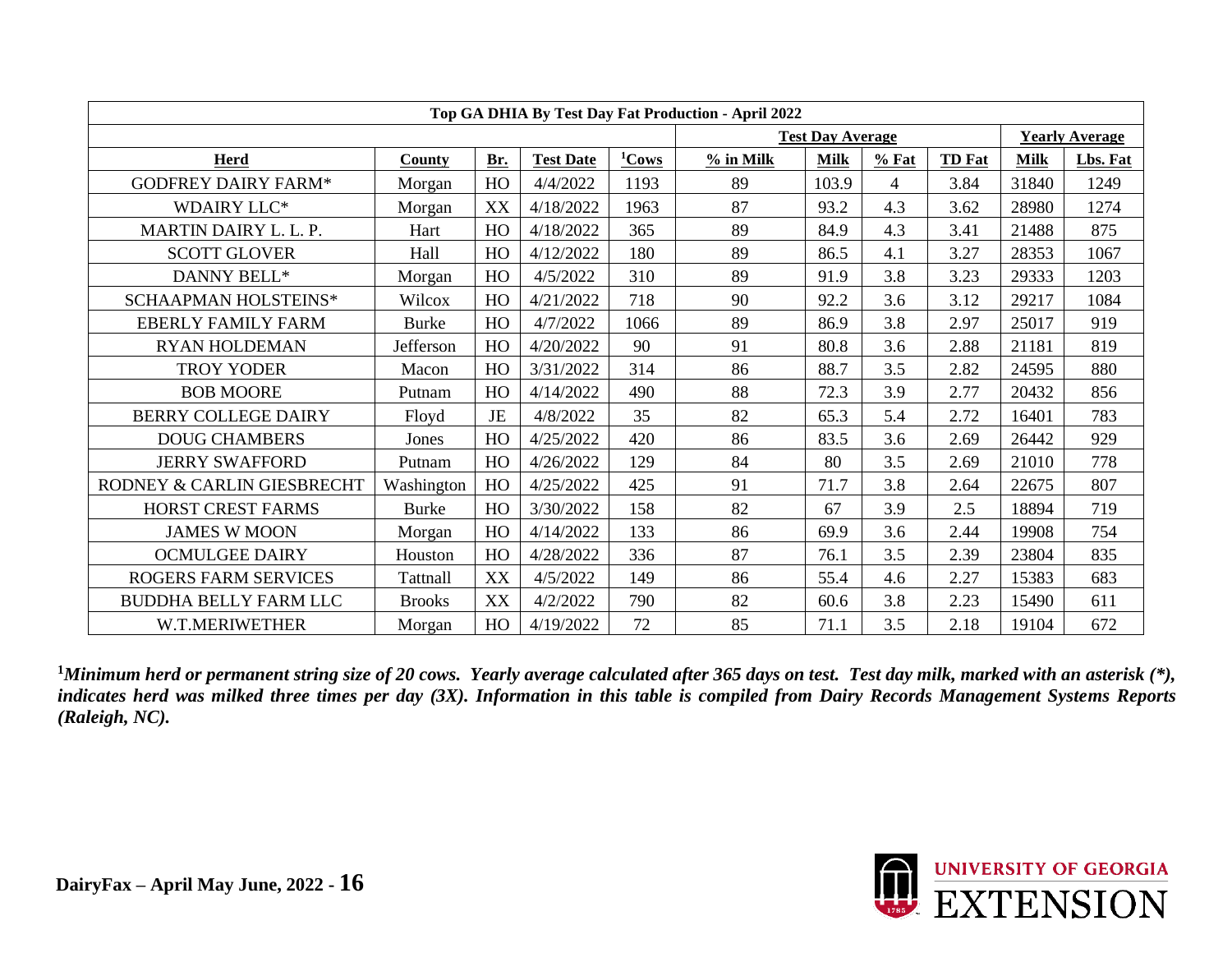|                             |               |           |                  |          | Top GA DHIA By Test Day Milk Production - May 2022 |                         |                |                |             |                       |
|-----------------------------|---------------|-----------|------------------|----------|----------------------------------------------------|-------------------------|----------------|----------------|-------------|-----------------------|
|                             |               |           |                  |          |                                                    | <b>Test Day Average</b> |                |                |             | <b>Yearly Average</b> |
| <b>Herd</b>                 | <b>County</b> | Br.       | <b>Test Date</b> | $1$ Cows | $%$ in Milk                                        | <b>Milk</b>             | $%$ Fat        | <b>TD</b> Fat  | <b>Milk</b> | Lbs. Fat              |
| <b>GODFREY DAIRY FARM*</b>  | Morgan        | HO        | 5/2/2022         | 1195     | 89                                                 | 102.7                   | 3.9            | 3.67           | 32035       | 1260                  |
| <b>SCHAAPMAN HOLSTEINS*</b> | Wilcox        | HO        | 5/20/2022        | 699      | 90                                                 | 99                      | 3.5            | 3.15           | 29352       | 1090                  |
| <b>EBERLY FAMILY FARM</b>   | <b>Burke</b>  | HO        | 5/10/2022        | 1081     | 89                                                 | 91.1                    | 3.5            | 2.82           | 25467       | 933                   |
| DANNY BELL*                 | Morgan        | HO        | 5/3/2022         | 324      | 89                                                 | 90.1                    | 4              | 3.32           | 29377       | 1200                  |
| <b>WDAIRY LLC*</b>          | Morgan        | XX        | 5/23/2022        | 1928     | 87                                                 | 89.8                    | 4.5            | 3.6            | 29010       | 1277                  |
| <b>SCOTT GLOVER</b>         | Hall          | HO        | 5/9/2022         | 183      | 89                                                 | 86.9                    | 3.8            | 3.09           | 28392       | 1072                  |
| MARTIN DAIRY L. L. P.       | Hart          | HO        | 5/16/2022        | 368      | 89                                                 | 86.6                    | 4.3            | 3.43           | 21900       | 900                   |
| <b>TROY YODER</b>           | Macon         | HO        | 4/30/2022        | 318      | 87                                                 | 85.6                    | 3.7            | 2.94           | 24970       | 893                   |
| VISSCHER DAIRY LLC*         | Jefferson     | HO        | 5/4/2022         | 813      | 85                                                 | 85.6                    | $\Omega$       | $\overline{0}$ | 24957       | 429                   |
| <b>DOUG CHAMBERS</b>        | Jones         | HO        | 5/24/2022        | 415      | 87                                                 | 84.5                    | 3.5            | 2.69           | 26430       | 930                   |
| A & J DAIRY*                | Wilkes        | HO        | 5/11/2022        | 366      | 92                                                 | 84                      | $\overline{0}$ | $\overline{0}$ | 28044       | $\mathbf{0}$          |
| <b>RYAN HOLDEMAN</b>        | Jefferson     | HO        | 4/20/2022        | 90       | 91                                                 | 80.8                    | 3.6            | 2.88           | 21181       | 819                   |
| <b>OCMULGEE DAIRY</b>       | Houston       | HO        | 5/26/2022        | 328      | 87                                                 | 75.2                    | 3.5            | 2.32           | 23751       | 832                   |
| <b>JERRY SWAFFORD</b>       | Putnam        | HO        | 5/19/2022        | 139      | 85                                                 | 74.4                    | 3.9            | 2.8            | 21184       | 786                   |
| <b>JAMES W MOON</b>         | Morgan        | HO        | 5/11/2022        | 129      | 87                                                 | 69.1                    | 3.5            | 2.34           | 20129       | 758                   |
| <b>BERRY COLLEGE DAIRY</b>  | Floyd         | <b>JE</b> | 5/6/2022         | 35       | 83                                                 | 68                      | 4.4            | 2.31           | 16912       | 810                   |
| <b>BOB MOORE</b>            | Putnam        | HO        | 5/9/2022         | 483      | 88                                                 | 66.4                    | 3.9            | 2.59           | 20564       | 857                   |
| W.T.MERIWETHER              | Morgan        | HO        | 5/12/2022        | 72       | 84                                                 | 65.8                    | 3.3            | 1.87           | 19047       | 672                   |
| <b>ALEX MILLICAN</b>        | Walker        | HO        | 4/15/2022        | 91       | 72                                                 | 64.6                    | 3.3            | 1.81           | 15928       | 523                   |
| RODNEY & CARLIN GIESBRECHT  | Washington    | HO        | 5/23/2022        | 412      | 91                                                 | 64.3                    | 3.9            | 2.5            | 22458       | 802                   |

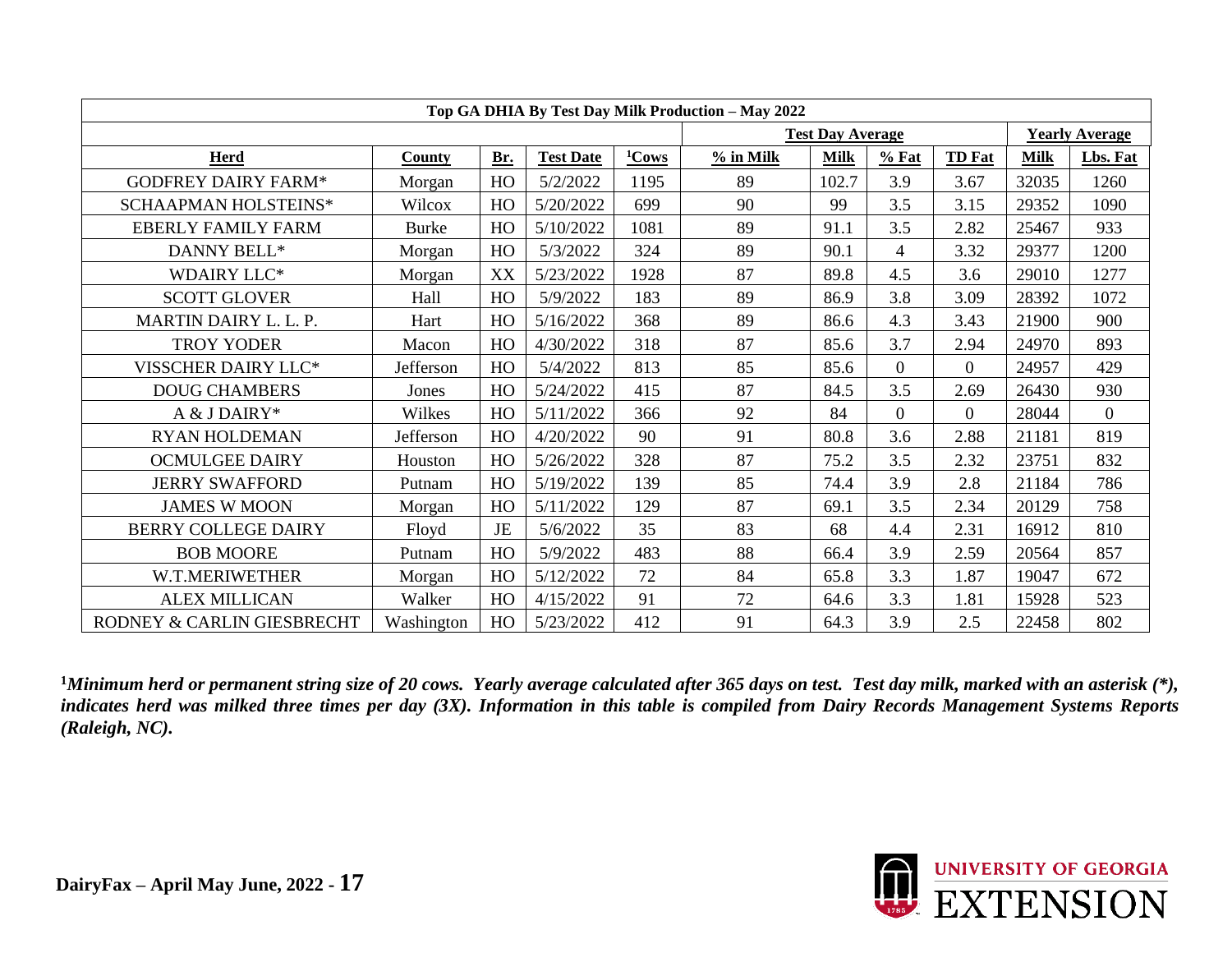|                              |               |     |                  |                   | Top GA DHIA By Test Day Fat Production - May 2022 |                         |                          |               |             |                       |
|------------------------------|---------------|-----|------------------|-------------------|---------------------------------------------------|-------------------------|--------------------------|---------------|-------------|-----------------------|
|                              |               |     |                  |                   |                                                   | <b>Test Day Average</b> |                          |               |             | <b>Yearly Average</b> |
| <b>Herd</b>                  | County        | Br. | <b>Test Date</b> | <sup>1</sup> Cows | $%$ in Milk                                       | <b>Milk</b>             | $%$ Fat                  | <b>TD</b> Fat | <b>Milk</b> | Lbs. Fat              |
| <b>GODFREY DAIRY FARM*</b>   | Morgan        | HO  | 5/2/2022         | 1195              | 89                                                | 102.7                   | 3.9                      | 3.67          | 32035       | 1260                  |
| <b>WDAIRY LLC*</b>           | Morgan        | XX  | 5/23/2022        | 1928              | 87                                                | 89.8                    | 4.5                      | 3.6           | 29010       | 1277                  |
| MARTIN DAIRY L. L. P.        | Hart          | HO  | 5/16/2022        | 368               | 89                                                | 86.6                    | 4.3                      | 3.43          | 21900       | 900                   |
| DANNY BELL*                  | Morgan        | HO  | 5/3/2022         | 324               | 89                                                | 90.1                    | $\overline{\mathcal{A}}$ | 3.32          | 29377       | 1200                  |
| <b>SCHAAPMAN HOLSTEINS*</b>  | Wilcox        | HO  | 5/20/2022        | 699               | 90                                                | 99                      | 3.5                      | 3.15          | 29352       | 1090                  |
| <b>SCOTT GLOVER</b>          | Hall          | HO  | 5/9/2022         | 183               | 89                                                | 86.9                    | 3.8                      | 3.09          | 28392       | 1072                  |
| <b>TROY YODER</b>            | Macon         | HO  | 4/30/2022        | 318               | 87                                                | 85.6                    | 3.7                      | 2.94          | 24970       | 893                   |
| <b>RYAN HOLDEMAN</b>         | Jefferson     | HO  | 4/20/2022        | 90                | 91                                                | 80.8                    | 3.6                      | 2.88          | 21181       | 819                   |
| <b>EBERLY FAMILY FARM</b>    | <b>Burke</b>  | HO  | 5/10/2022        | 1081              | 89                                                | 91.1                    | 3.5                      | 2.82          | 25467       | 933                   |
| <b>JERRY SWAFFORD</b>        | Putnam        | HO  | 5/19/2022        | 139               | 85                                                | 74.4                    | 3.9                      | 2.8           | 21184       | 786                   |
| <b>DOUG CHAMBERS</b>         | Jones         | HO  | 5/24/2022        | 415               | 87                                                | 84.5                    | 3.5                      | 2.69          | 26430       | 930                   |
| <b>BOB MOORE</b>             | Putnam        | HO  | 5/9/2022         | 483               | 88                                                | 66.4                    | 3.9                      | 2.59          | 20564       | 857                   |
| RODNEY & CARLIN GIESBRECHT   | Washington    | HO  | 5/23/2022        | 412               | 91                                                | 64.3                    | 3.9                      | 2.5           | 22458       | 802                   |
| <b>JAMES W MOON</b>          | Morgan        | HO  | 5/11/2022        | 129               | 87                                                | 69.1                    | 3.5                      | 2.34          | 20129       | 758                   |
| <b>OCMULGEE DAIRY</b>        | Houston       | HO  | 5/26/2022        | 328               | 87                                                | 75.2                    | 3.5                      | 2.32          | 23751       | 832                   |
| <b>BERRY COLLEGE DAIRY</b>   | Floyd         | JE  | 5/6/2022         | 35                | 83                                                | 68                      | 4.4                      | 2.31          | 16912       | 810                   |
| <b>GRASSY FLATS</b>          | <b>Brooks</b> | XX  | 5/7/2022         | 737               | 83                                                | 56                      | $\overline{\mathcal{A}}$ | 2.18          | 17192       | 663                   |
| <b>BUDDHA BELLY FARM LLC</b> | <b>Brooks</b> | XX  | 5/9/2022         | 841               | 82                                                | 56.8                    | 3.8                      | 2.13          | 15419       | 608                   |
| <b>HORST CREST FARMS</b>     | <b>Burke</b>  | HO  | 5/26/2022        | 157               | 84                                                | 61.6                    | 3.8                      | 2.13          | 19036       | 725                   |
| <b>ROGERS FARM SERVICES</b>  | Tattnall      | XX  | 5/3/2022         | 139               | 86                                                | 52.9                    | 4.3                      | 2.08          | 15397       | 694                   |

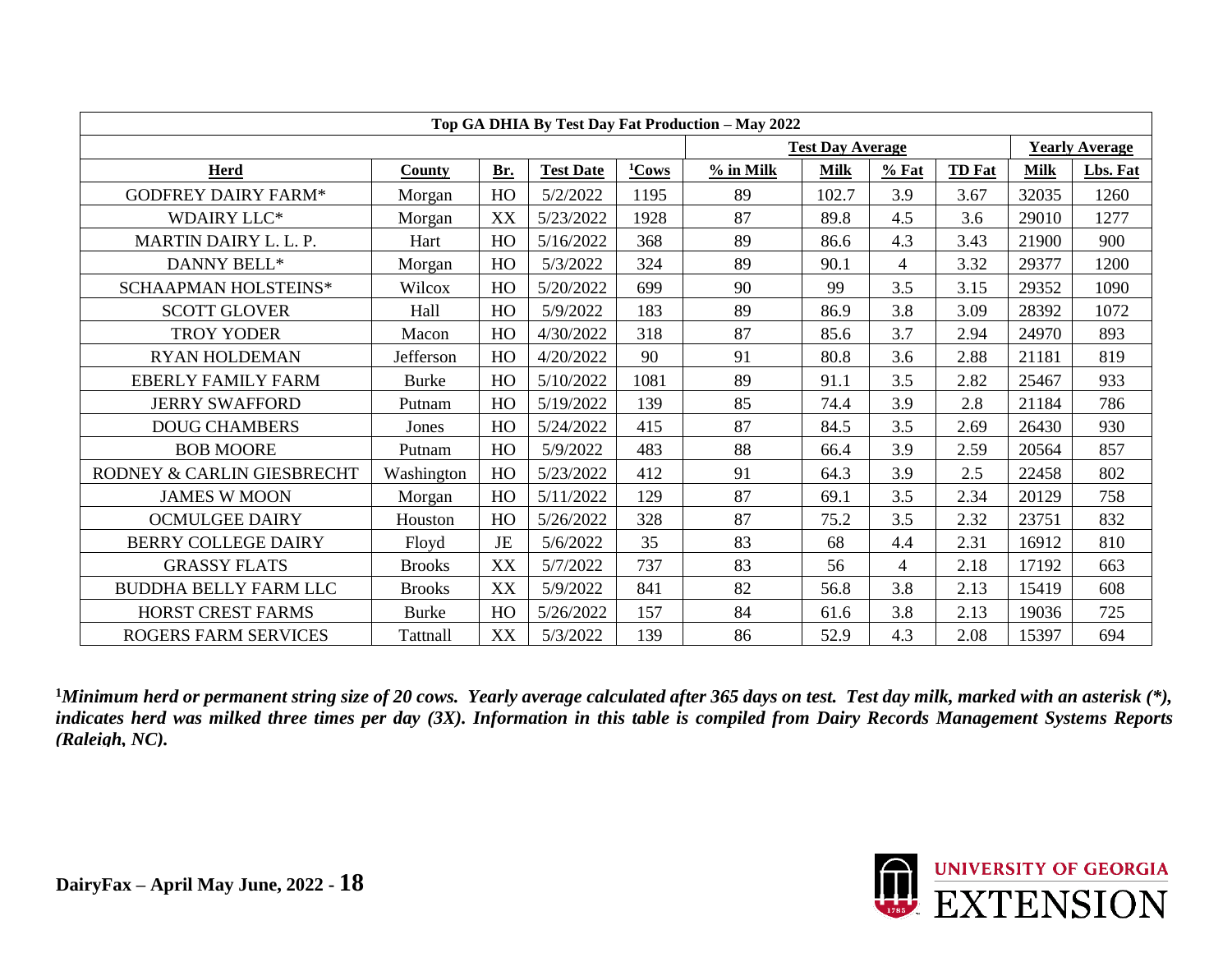|                             |              |                  |           |          | Top GA Low Herds for SCC - TD Average Score - March 2022 |                                        |                                         |                              |             |
|-----------------------------|--------------|------------------|-----------|----------|----------------------------------------------------------|----------------------------------------|-----------------------------------------|------------------------------|-------------|
| <b>Herd</b>                 | County       | <b>Test Date</b> | Br.       | $1$ Cows | <b>Milk-Rolling</b>                                      | <b>SCC-TD-</b><br><b>Average Score</b> | <b>SCC-TD-</b><br><b>Weight Average</b> | SCC-<br><b>Average Score</b> | SCC-<br>Wt. |
| <b>SCOTT GLOVER</b>         | Hall         | 3/7/2022         | HO        | 189      | 28368                                                    | 1.3                                    | 54                                      | 1.6                          | 82          |
| <b>BERRY COLLEGE DAIRY</b>  | Floyd        | 3/8/2022         | <b>JE</b> | 34       | 16189                                                    | 1.6                                    | 48                                      | 1.8                          | 101         |
| <b>EBERLY FAMILY FARM</b>   | <b>Burke</b> | 3/8/2022         | HO        | 1063     | 24703                                                    | 1.8                                    | 122                                     | 2.1                          | 167         |
| DANNY BELL*                 | Morgan       | 3/1/2022         | HO        | 327      | 29257                                                    | $\overline{2}$                         | 131                                     | 2                            | 133         |
| MARTIN DAIRY L. L. P.       | Hart         | 3/18/2022        | HO        | 364      | 21555                                                    | 2.1                                    | 125                                     | 2.6                          | 232         |
| SCHAAPMAN HOLSTEINS*        | Wilcox       | 3/20/2022        | HO        | 718      | 29233                                                    | 2.1                                    | 151                                     | 2.5                          | 212         |
| <b>GODFREY DAIRY FARM*</b>  | Morgan       | 3/7/2022         | HO        | 1204     | 31558                                                    | 2.1                                    | 199                                     | 2.2                          | 189         |
| <b>WDAIRY LLC*</b>          | Morgan       | 3/21/2022        | XX        | 1997     | 28897                                                    | 2.2                                    | 191                                     | 2.1                          | 160         |
| RODNEY & CARLIN GIESBRECHT  | Washington   | 3/21/2022        | HO        | 397      | 22727                                                    | 2.2                                    | 203                                     | 2.6                          | 256         |
| <b>ALBERT HALE</b>          | Oconee       | 2/28/2022        | HO        | 76       | 12146                                                    | 2.3                                    | 244                                     | 2.8                          | 241         |
| <b>RYAN HOLDEMAN</b>        | Jefferson    | 3/16/2022        | HO        | 96       | 20695                                                    | 2.4                                    | 201                                     | 2.4                          | 175         |
| <b>JAMES W MOON</b>         | Morgan       | 3/9/2022         | HO        | 132      | 19599                                                    | 2.5                                    | 159                                     | 2.7                          | 255         |
| <b>HORST CREST FARMS</b>    | <b>Burke</b> | 2/24/2022        | HO        | 153      | 18734                                                    | 2.5                                    | 183                                     | 3.1                          | 270         |
| UNIV OF GA DAIRY FARM       | Clarke       | 2/24/2022        | XX        | 140      | 20754                                                    | 2.6                                    | 229                                     | 2.2                          | 212         |
| <b>DOUG CHAMBERS</b>        | Jones        | 3/24/2022        | HO        | 438      | 26598                                                    | 2.6                                    | 255                                     | 2.4                          | 224         |
| <b>FRANKS FARM</b>          | <b>Burke</b> | 3/15/2022        | <b>BS</b> | 181      | 18888                                                    | 2.6                                    | 279                                     | 2.3                          | 183         |
| <b>JERRY SWAFFORD</b>       | Putnam       | 3/23/2022        | HO        | 139      | 20725                                                    | 2.7                                    | 204                                     | 2.9                          | 189         |
| <b>BOB MOORE</b>            | Putnam       | 3/22/2022        | HO        | 502      | 20354                                                    | 3.2                                    | 230                                     | 3.2                          | 278         |
| <b>ROGERS FARM SERVICES</b> | Tattnall     | 3/8/2022         | XX        | 147      | 15455                                                    | 3.3                                    | 328                                     | 3.5                          | 361         |
| W.T.MERIWETHER              | Morgan       | 3/23/2022        | HO        | 76       | 19247                                                    | 3.4                                    | 338                                     | 3.1                          | 320         |

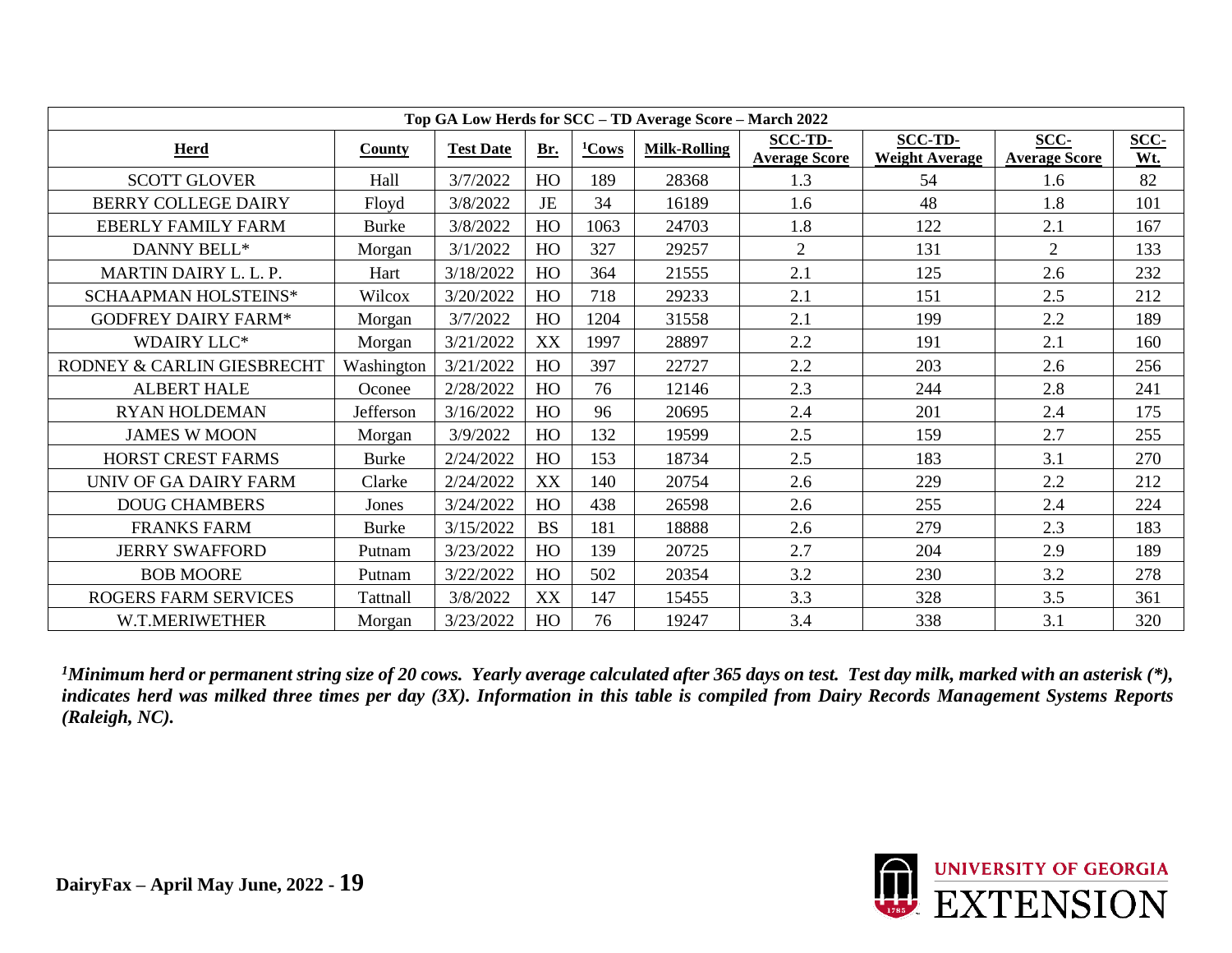| Top GA Low Herds for SCC -TD Average Score - April 2022 |               |                  |           |          |                     |                                        |                                         |                              |             |  |  |
|---------------------------------------------------------|---------------|------------------|-----------|----------|---------------------|----------------------------------------|-----------------------------------------|------------------------------|-------------|--|--|
| <b>Herd</b>                                             | <b>County</b> | <b>Test Date</b> | Br.       | $1$ Cows | <b>Milk-Rolling</b> | <b>SCC-TD-</b><br><b>Average Score</b> | <b>SCC-TD-</b><br><b>Weight Average</b> | SCC-<br><b>Average Score</b> | SCC-<br>Wt. |  |  |
| <b>BERRY COLLEGE DAIRY</b>                              | Floyd         | 4/8/2022         | <b>JE</b> | 35       | 16401               | 1.5                                    | 59                                      | 1.7                          | 97          |  |  |
| <b>SCOTT GLOVER</b>                                     | Hall          | 4/12/2022        | HO        | 180      | 28353               | 1.6                                    | 89                                      | 1.6                          | 82          |  |  |
| <b>ALEX MILLICAN</b>                                    | Walker        | 4/15/2022        | HO        | 91       | 15928               | $\overline{2}$                         | 136                                     | 2.2                          | 193         |  |  |
| DANNY BELL*                                             | Morgan        | 4/5/2022         | HO        | 310      | 29333               | $\overline{2}$                         | 146                                     | $\overline{2}$               | 136         |  |  |
| <b>EBERLY FAMILY FARM</b>                               | <b>Burke</b>  | 4/7/2022         | HO        | 1066     | 25017               | 2.1                                    | 156                                     | $\overline{2}$               | 161         |  |  |
| <b>RYAN HOLDEMAN</b>                                    | Jefferson     | 4/20/2022        | HO        | 90       | 21181               | 2.1                                    | 208                                     | 2.3                          | 183         |  |  |
| MARTIN DAIRY L. L. P.                                   | Hart          | 4/18/2022        | HO        | 365      | 21488               | 2.2                                    | 102                                     | 2.5                          | 221         |  |  |
| <b>DONALD NEWBERRY</b>                                  | Bibb          | 4/1/2022         | HO        | 99       | 16103               | 2.3                                    | 133                                     | 2.7                          | 259         |  |  |
| <b>TROY YODER</b>                                       | Macon         | 3/31/2022        | HO        | 314      | 24595               | 2.3                                    | 175                                     | 2.7                          | 180         |  |  |
| <b>ALBERT HALE</b>                                      | Oconee        | 4/4/2022         | HO        | 72       | 12525               | 2.3                                    | 207                                     | 2.7                          | 240         |  |  |
| <b>FRANKS FARM</b>                                      | <b>Burke</b>  | 4/19/2022        | <b>BS</b> | 185      | 18771               | 2.3                                    | 211                                     | 2.3                          | 190         |  |  |
| <b>GODFREY DAIRY FARM*</b>                              | Morgan        | 4/4/2022         | HO        | 1193     | 31840               | 2.3                                    | 222                                     | 2.2                          | 194         |  |  |
| <b>WDAIRY LLC*</b>                                      | Morgan        | 4/18/2022        | XX        | 1963     | 28980               | 2.4                                    | 193                                     | 2.2                          | 165         |  |  |
| UNIV OF GA DAIRY FARM                                   | Clarke        | 3/31/2022        | XX        | 145      | 20448               | 2.4                                    | 206                                     | 2.3                          | 221         |  |  |
| RODNEY & CARLIN GIESBRECHT                              | Washington    | 4/25/2022        | HO        | 425      | 22675               | 2.6                                    | 289                                     | 2.6                          | 257         |  |  |
| <b>JAMES W MOON</b>                                     | Morgan        | 4/14/2022        | HO        | 133      | 19908               | 2.7                                    | 215                                     | 2.7                          | 259         |  |  |
| <b>DOUG CHAMBERS</b>                                    | Jones         | 4/25/2022        | HO        | 420      | 26442               | 2.8                                    | 283                                     | 2.5                          | 233         |  |  |
| <b>HORST CREST FARMS</b>                                | <b>Burke</b>  | 3/30/2022        | HO        | 158      | 18894               | 2.9                                    | 228                                     | 3.1                          | 263         |  |  |
| <b>JERRY SWAFFORD</b>                                   | Putnam        | 4/26/2022        | HO        | 129      | 21010               | $\overline{3}$                         | 214                                     | 2.9                          | 189         |  |  |
| <b>GRASSY FLATS</b>                                     | <b>Brooks</b> | 4/8/2022         | XX        | 784      | 17497               | 3.1                                    | 318                                     | 3                            | 304         |  |  |